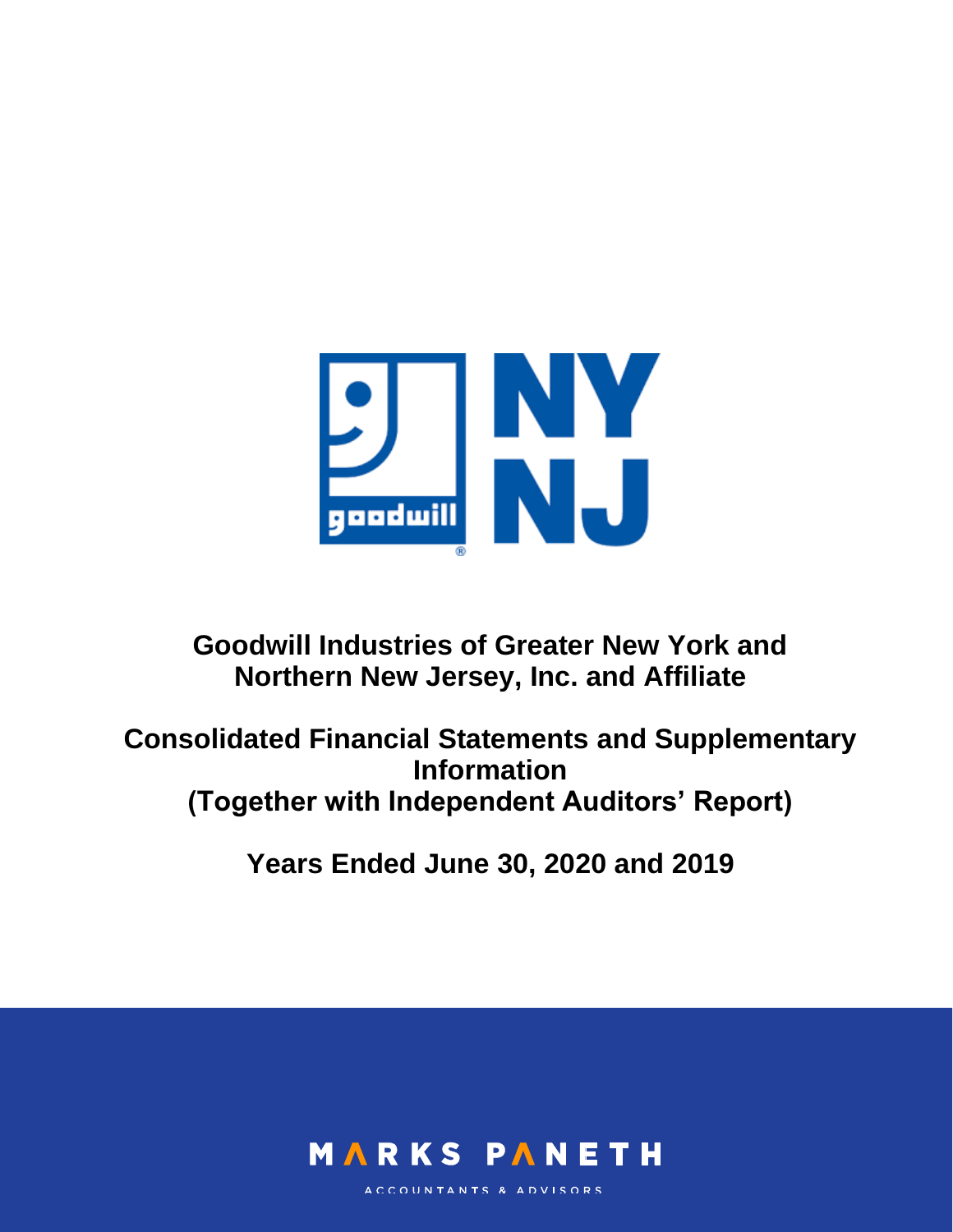# **GOODWILL INDUSTRIES OF GREATER NEW YORK AND NORTHERN NEW JERSEY, INC. AND AFFILIATE**

# **CONSOLIDATED FINANCIAL STATEMENTS (Together with Independent Auditors' Report)**

**YEARS ENDED JUNE 30, 2020 AND 2019**

# **CONTENTS**

#### **Page**

|--|--|--|

#### **Basic Consolidated Financial Statements:**

# **Supplementary Information:**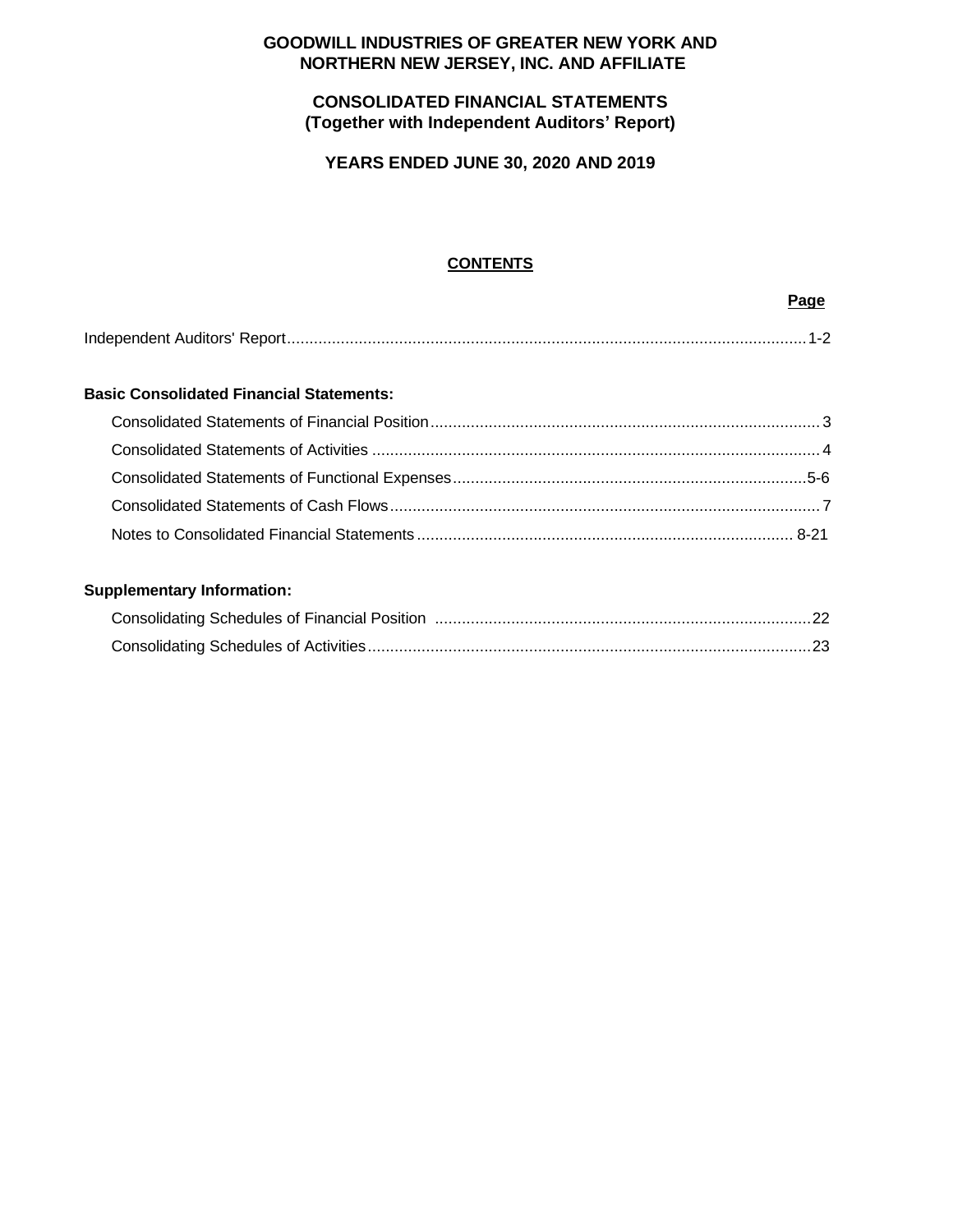Marks Paneth LLP 685 Third Avenue New York, NY 10017 P 212.503.8800 F 212.370.3759 markspaneth.com



# **INDEPENDENT AUDITORS' REPORT**

To the Board of Directors Goodwill Industries of Greater New York and Northern New Jersey, Inc. and Affiliate

We have audited the accompanying consolidated financial statements of Goodwill Industries of Greater New York and Northern New Jersey, Inc. and Affiliate (collectively, "Goodwill"), which comprise the consolidated statements of financial position as of June 30, 2020 and 2019, and the related consolidated statements of activities, functional expenses and cash flows for the years then ended, and the related notes to the consolidated financial statements.

#### *Management's Responsibility for the Financial Statements*

Management is responsible for the preparation and fair presentation of these consolidated financial statements in accordance with accounting principles generally accepted in the United States of America; this includes the design, implementation, and maintenance of internal control relevant to the preparation and fair presentation of consolidated financial statements that are free from material misstatement, whether due to fraud or error.

#### *Auditors' Responsibility*

Our responsibility is to express an opinion on these consolidated financial statements based on our audits. We conducted our audits in accordance with auditing standards generally accepted in the United States of America. Those standards require that we plan and perform the audit to obtain reasonable assurance about whether the consolidated financial statements are free from material misstatement.

An audit involves performing procedures to obtain audit evidence about the amounts and disclosures in the consolidated financial statements. The procedures selected depend on the auditor's judgment, including the assessment of the risks of material misstatement of the consolidated financial statements, whether due to fraud or error. In making those risk assessments, the auditor considers internal control relevant to the entity's preparation and fair presentation of the consolidated financial statements in order to design audit procedures that are appropriate in the circumstances, but not for the purpose of expressing an opinion on the effectiveness of the entity's internal control. Accordingly, we express no such opinion. An audit also includes evaluating the appropriateness of accounting policies used and the reasonableness of significant accounting estimates made by management, as well as evaluating the overall presentation of the consolidated financial statements.

We believe that the audit evidence we have obtained is sufficient and appropriate to provide a basis for our audit opinion.

#### *Opinion*

In our opinion, the consolidated financial statements referred to above present fairly, in all material respects, the consolidated financial position of Goodwill Industries of Greater New York and Northern New Jersey, Inc. and Affiliate as of June 30, 2020 and 2019, and the changes in their net assets and their cash flows for the years then ended in accordance with accounting principles generally accepted in the United States of America.

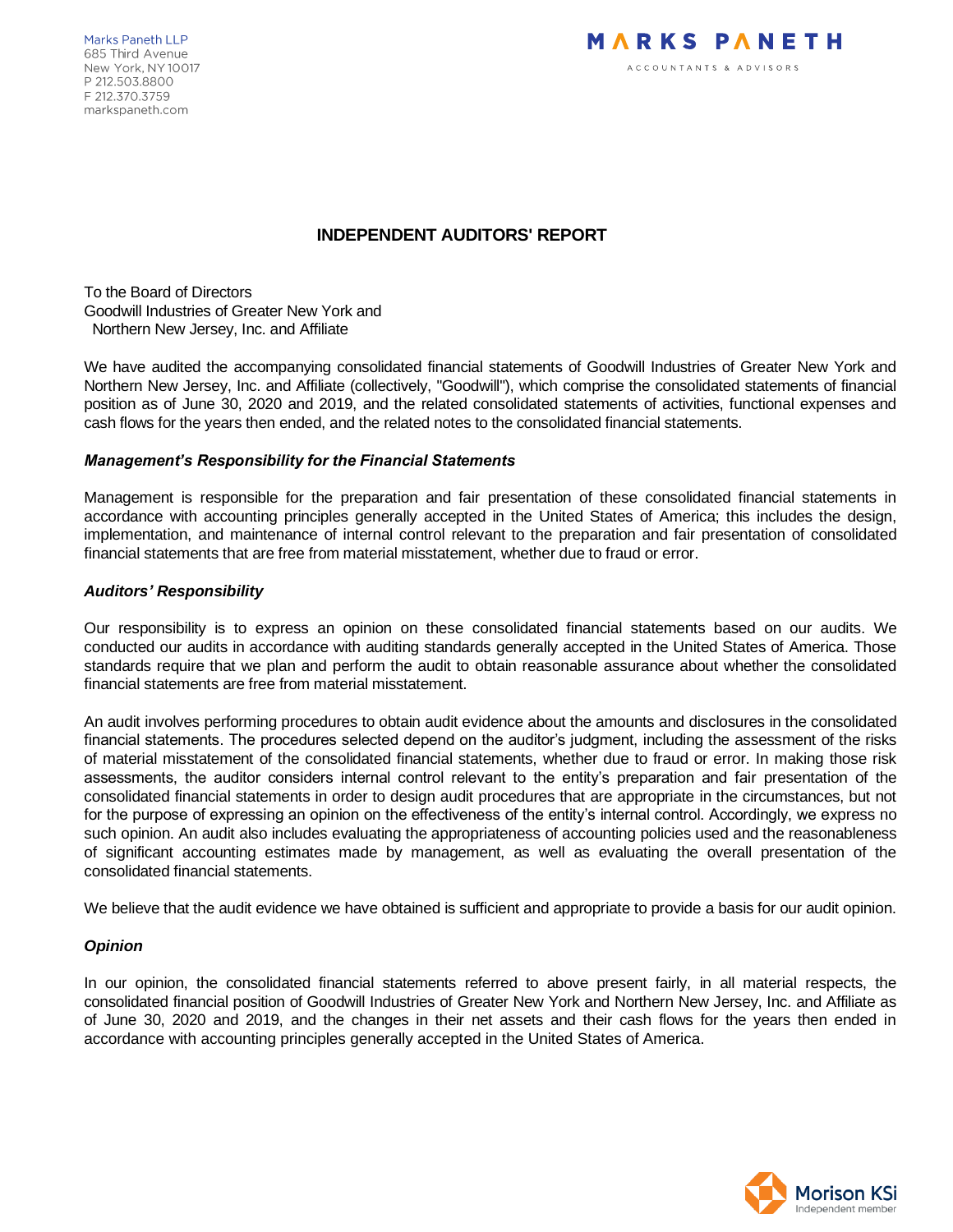#### *Emphasis of Matter*

As discussed in Note 1 to the consolidated financial statements, during the year ended June 30, 2020 Goodwill sold its membership interest in its sole affiliate. Our opinion is not modified with respect to this matter.

#### *Consolidating Information*

Our audits were conducted for the purpose of forming an opinion on the consolidated financial statements of Goodwill Industries of Greater New York and Northern New Jersey, Inc. and Affiliate as a whole. The consolidating information (shown on pages 22-23) is presented for the purposes of additional analysis of the consolidated financial statements rather than to present the financial position and changes in net assets of the individual companies and is not a required part of the consolidated financial statements. Such information is the responsibility of management and was derived from and relates directly to the underlying accounting and other records used to prepare the consolidated financial statements. The consolidating information has been subjected to the auditing procedures applied in the audits of the consolidated financial statements and certain additional procedures, including comparing and reconciling such information directly to the underlying accounting and other records used to prepare the consolidated financial statements or to the consolidated financial statements themselves, and other additional procedures in accordance with auditing standards generally accepted in the United States of America. In our opinion, the consolidating information is fairly stated in all material respects in relation to the consolidated financial statements as a whole.

Marks Paneth UP

New York, NY January 14, 2021

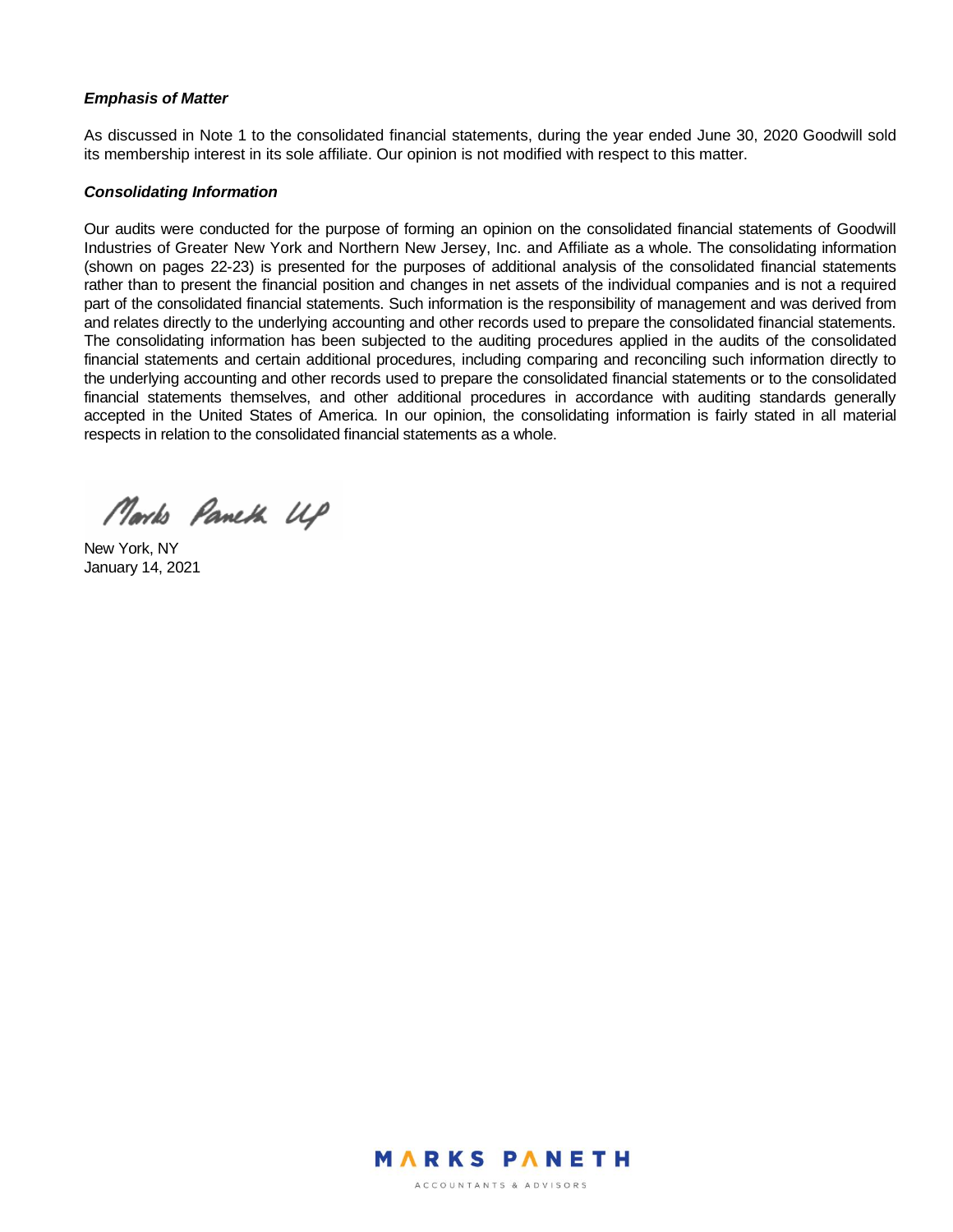### **GOODWILL INDUSTRIES OF GREATER NEW YORK AND NORTHERN NEW JERSEY, INC. AND AFFILIATE CONSOLIDATED STATEMENTS OF FINANCIAL POSITION AS OF JUNE 30, 2020 AND 2019**

|                                                                                 | 2020                 | 2019                 |
|---------------------------------------------------------------------------------|----------------------|----------------------|
| <b>ASSETS</b>                                                                   |                      |                      |
| Cash and cash equivalents (Notes 2E and 17)                                     | \$<br>18,715,802     | \$<br>1,684,260      |
| Accounts receivable, net (Notes 2G and 5)<br>Contributions receivable (Note 2G) | 10,668,617<br>44,933 | 10,961,318<br>39,208 |
| Inventory (Note 2H)                                                             | 2,525,366            | 4,053,514            |
| Prepaid expenses, deferred charges and other                                    | 1,637,819            | 1,888,041            |
| Assets held for sale (Note 6)                                                   | 3,086,331            | 5,487,817            |
| Investments (Notes 2F, 2L, 7, and 14)                                           | 23,766,399           | 23,070,907           |
| Mortgage escrow deposits                                                        |                      | 118,052              |
| Reserve for replacements (Notes 2F, 4 and 7)                                    |                      | 471,072              |
| Security deposits held by lessors                                               | 840,599              | 809,081              |
| Tenant security deposits held (Note 2E)                                         |                      | 94,525               |
| Property and equipment, net (Notes 2D and 6)                                    | 6,743,363            | 4,008,604            |
| <b>TOTAL ASSETS</b>                                                             | \$<br>68,029,229     | \$<br>52,686,399     |
| <b>LIABILITIES</b>                                                              |                      |                      |
| Accounts payable and accrued expenses (Note 18)                                 | \$<br>15,276,674     | \$<br>11,352,553     |
| Payroll taxes payable                                                           | 525,695              | 1,072,071            |
| <b>Accrued salaries</b>                                                         | 861,316              | 1,143,103            |
| Accrued vacation                                                                | 1,043,414            | 1,276,381            |
| Accrued mortgage interest                                                       |                      | 183,387              |
| Deferred revenue/due to funding sources (Note 8)                                | 5,729,482            | 4,444,254            |
| Deferred rent (Note 2M)                                                         | 1,364,266            | 2,199,042            |
| Mortgages payable (Note 9)                                                      |                      | 887,297              |
| Line of credit payable (Note 10)                                                | 5,000,000            | 2,000,000            |
| Equipment loan payable (Note 12)                                                | 3,239,313            | 1,623,639            |
| Loan payable (Note 11)                                                          | 20,422               | 216,121              |
| Tenant security deposits payable                                                |                      | 94,525               |
| <b>TOTAL LIABILITIES</b>                                                        | 33,060,582           | 26,492,373           |
| <b>COMMITMENTS AND CONTINGENCIES (Note 16)</b>                                  |                      |                      |
| <b>NET ASSETS (Note 2C)</b>                                                     |                      |                      |
| Without donor restrictions:                                                     |                      |                      |
| Operating                                                                       | 12,725,213           | 3,237,741            |
| Board designated for endowment (Note 14)                                        | 21,402,097           | 22,114,948           |
| Total without donor restrictions                                                | 34,127,310           | 25,352,689           |
| With donor restrictions (Notes 13 and 14)                                       | 841,337              | 841,337              |
| <b>TOTAL NET ASSETS</b>                                                         | 34,968,647           | 26,194,026           |
| TOTAL LIABILITIES AND NET ASSETS                                                | \$<br>68,029,229     | \$<br>52,686,399     |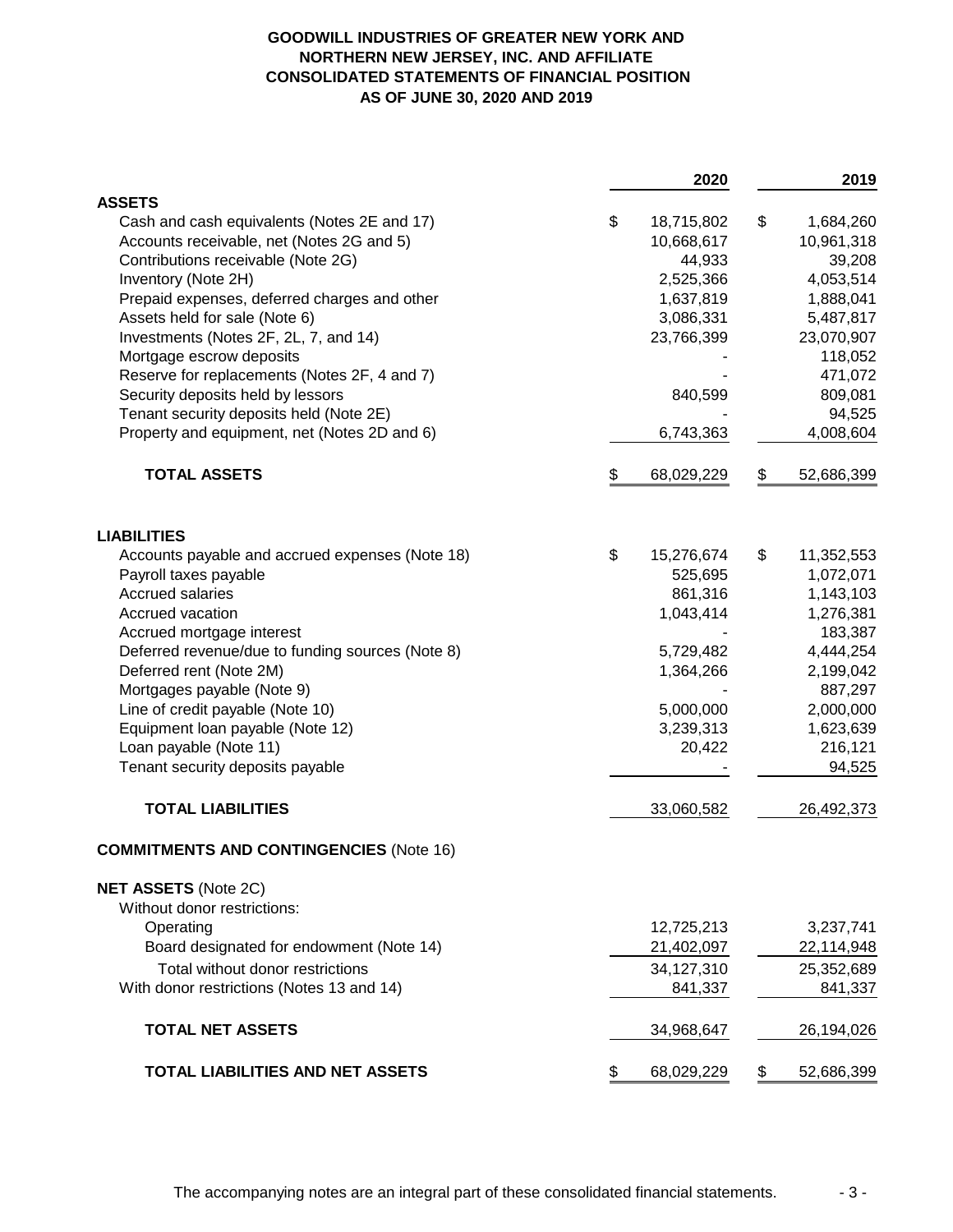# **GOODWILL INDUSTRIES OF GREATER NEW YORK AND NORTHERN NEW JERSEY, INC. AND AFFILIATE CONSOLIDATED STATEMENTS OF ACTIVITIES FOR THE YEARS ENDED JUNE 30, 2020 AND 2019**

| <b>With Donor</b><br><b>Without Donor</b><br><b>Total</b><br><b>Without Donor</b><br><b>With Donor</b><br><b>Total</b><br>2020<br>2019<br><b>Restrictions</b><br><b>Restrictions</b><br><b>Restrictions</b><br><b>Restrictions</b><br><b>OPERATING REVENUES:</b><br><b>Public Support:</b><br>\$<br>\$<br>\$<br>\$<br>Contributions (Note 2H, 2N, 2O)<br>646,344<br>$\frac{1}{2}$<br>646,344<br>\$<br>664,761<br>664,761<br>Bequests and legacies (Note 2I)<br>279,888<br>279,888<br>401,150<br>401,150<br>Contributed revenue - donated goods (Note 2H)<br>30,304,370<br>30,304,370<br>48,642,141<br>48,642,141<br>Net assets released from restrictions (Note 13)<br>(42, 500)<br>42,500<br>$\sim$<br>$\sim$<br><b>Total Public Support</b><br>49,750,552<br>(42,500)<br>49,708,052<br>31,230,602<br>31,230,602<br><b>Governmental Support:</b><br>Fees and grants from governmental agencies (20)<br>22,199,423<br>22,199,423<br>23,484,269<br>23,484,269<br><b>Total Governmental Support</b><br>22,199,423<br>22,199,423<br>23,484,269<br>23,484,269<br><b>Other Revenue:</b><br>Industrial operations<br>33,392,500<br>33,392,500<br>43,134,857<br>43,134,857<br>828,970<br>828,970<br>1,649,459<br>1,649,459<br>Tenant rent<br>Gain on sale of property and equipment (Note 6)<br>3,047,035<br>3,047,035<br>Gain on sale of interest in affiliate (Note 1 and 6)<br>29,934,901<br>29,934,901<br>Endowment earnings appropriations (Note 14)<br>1,010,685<br>1,070,840<br>1,070,840<br>1,010,685<br>Other<br>223,473<br>223,473<br>302,066<br>302,066<br><b>Total Other Revenue</b><br>65,450,684<br>65,450,684<br>49,144,102<br>49,144,102<br><b>TOTAL OPERATING REVENUES</b><br>118,880,709<br>118,880,709<br>122,378,923<br>(42,500)<br>122,336,423<br><b>OPERATING EXPENSES: (Note 2J)</b><br><b>Program Services</b><br>Industrial operations<br>69,170,745<br>83,179,406<br>83,179,406<br>69,170,745<br>Rehabilitation and employment services<br>23,871,264<br>23,871,264<br>25,375,354<br>25,375,354<br>2,129,084<br>Residential operations of affiliate<br>1,091,442<br>1,091,442<br>2,129,084<br><b>Supporting Services</b><br>Management and administration<br>14,769,281<br>14,769,281<br>11,487,649<br>11,487,649<br>Other supporting services<br>305,521<br>125,522<br>125,522<br>305,521<br>Residential operations of affiliate<br>463,962<br>267,067<br>267,067<br>463,962<br>Fundraising<br>652,804<br>652,804<br>465,655<br>465,655<br><b>TOTAL OPERATING EXPENSES</b><br>123,406,631<br>123,406,631<br>109,948,125<br>109,948,125<br><b>OPERATING (GAIN) LOSS</b><br>8,932,584<br>8,932,584<br>(1,027,708)<br>(42,500)<br>(1,070,208)<br><b>NONOPERATING (LOSS) INCOME:</b><br>Investment activity (Note 7)<br>(992, 739)<br>(992, 739)<br>(164, 297)<br>(164, 297)<br>Occupancy expense (below) above lease payments (Note 2M)<br>(105, 551)<br>834,776<br>834,776<br>(105, 551)<br><b>TOTAL NONOPERATING LOSS</b><br>(157, 963)<br>(157, 963)<br>(269, 848)<br>(269, 848)<br><b>CHANGES IN NET ASSETS</b><br>8,774,621<br>8,774,621<br>(1, 297, 556)<br>(42,500)<br>(1,340,056)<br>25,352,689<br>841,337<br>26,194,026<br>26,650,245<br>883,837<br>27,534,082<br>Net Assets - Beginning of Year<br><b>NET ASSETS - END OF YEAR</b><br>34,127,310<br>26,194,026<br>841,337<br>34,968,647<br>25,352,689<br>841,337<br>-SS<br>\$. |  | For the Year Ended June 30, 2020 |  |  |  |  |  |  | For the Year Ended June 30, 2019 |  |  |  |  |  |
|-----------------------------------------------------------------------------------------------------------------------------------------------------------------------------------------------------------------------------------------------------------------------------------------------------------------------------------------------------------------------------------------------------------------------------------------------------------------------------------------------------------------------------------------------------------------------------------------------------------------------------------------------------------------------------------------------------------------------------------------------------------------------------------------------------------------------------------------------------------------------------------------------------------------------------------------------------------------------------------------------------------------------------------------------------------------------------------------------------------------------------------------------------------------------------------------------------------------------------------------------------------------------------------------------------------------------------------------------------------------------------------------------------------------------------------------------------------------------------------------------------------------------------------------------------------------------------------------------------------------------------------------------------------------------------------------------------------------------------------------------------------------------------------------------------------------------------------------------------------------------------------------------------------------------------------------------------------------------------------------------------------------------------------------------------------------------------------------------------------------------------------------------------------------------------------------------------------------------------------------------------------------------------------------------------------------------------------------------------------------------------------------------------------------------------------------------------------------------------------------------------------------------------------------------------------------------------------------------------------------------------------------------------------------------------------------------------------------------------------------------------------------------------------------------------------------------------------------------------------------------------------------------------------------------------------------------------------------------------------------------------------------------------------------------------------------------------------------------------------------------------------------------------------------------------------------------------------------------------------------------------------------------------------------------------------------------------------------------------------|--|----------------------------------|--|--|--|--|--|--|----------------------------------|--|--|--|--|--|
|                                                                                                                                                                                                                                                                                                                                                                                                                                                                                                                                                                                                                                                                                                                                                                                                                                                                                                                                                                                                                                                                                                                                                                                                                                                                                                                                                                                                                                                                                                                                                                                                                                                                                                                                                                                                                                                                                                                                                                                                                                                                                                                                                                                                                                                                                                                                                                                                                                                                                                                                                                                                                                                                                                                                                                                                                                                                                                                                                                                                                                                                                                                                                                                                                                                                                                                                                           |  |                                  |  |  |  |  |  |  |                                  |  |  |  |  |  |
|                                                                                                                                                                                                                                                                                                                                                                                                                                                                                                                                                                                                                                                                                                                                                                                                                                                                                                                                                                                                                                                                                                                                                                                                                                                                                                                                                                                                                                                                                                                                                                                                                                                                                                                                                                                                                                                                                                                                                                                                                                                                                                                                                                                                                                                                                                                                                                                                                                                                                                                                                                                                                                                                                                                                                                                                                                                                                                                                                                                                                                                                                                                                                                                                                                                                                                                                                           |  |                                  |  |  |  |  |  |  |                                  |  |  |  |  |  |
|                                                                                                                                                                                                                                                                                                                                                                                                                                                                                                                                                                                                                                                                                                                                                                                                                                                                                                                                                                                                                                                                                                                                                                                                                                                                                                                                                                                                                                                                                                                                                                                                                                                                                                                                                                                                                                                                                                                                                                                                                                                                                                                                                                                                                                                                                                                                                                                                                                                                                                                                                                                                                                                                                                                                                                                                                                                                                                                                                                                                                                                                                                                                                                                                                                                                                                                                                           |  |                                  |  |  |  |  |  |  |                                  |  |  |  |  |  |
|                                                                                                                                                                                                                                                                                                                                                                                                                                                                                                                                                                                                                                                                                                                                                                                                                                                                                                                                                                                                                                                                                                                                                                                                                                                                                                                                                                                                                                                                                                                                                                                                                                                                                                                                                                                                                                                                                                                                                                                                                                                                                                                                                                                                                                                                                                                                                                                                                                                                                                                                                                                                                                                                                                                                                                                                                                                                                                                                                                                                                                                                                                                                                                                                                                                                                                                                                           |  |                                  |  |  |  |  |  |  |                                  |  |  |  |  |  |
|                                                                                                                                                                                                                                                                                                                                                                                                                                                                                                                                                                                                                                                                                                                                                                                                                                                                                                                                                                                                                                                                                                                                                                                                                                                                                                                                                                                                                                                                                                                                                                                                                                                                                                                                                                                                                                                                                                                                                                                                                                                                                                                                                                                                                                                                                                                                                                                                                                                                                                                                                                                                                                                                                                                                                                                                                                                                                                                                                                                                                                                                                                                                                                                                                                                                                                                                                           |  |                                  |  |  |  |  |  |  |                                  |  |  |  |  |  |
|                                                                                                                                                                                                                                                                                                                                                                                                                                                                                                                                                                                                                                                                                                                                                                                                                                                                                                                                                                                                                                                                                                                                                                                                                                                                                                                                                                                                                                                                                                                                                                                                                                                                                                                                                                                                                                                                                                                                                                                                                                                                                                                                                                                                                                                                                                                                                                                                                                                                                                                                                                                                                                                                                                                                                                                                                                                                                                                                                                                                                                                                                                                                                                                                                                                                                                                                                           |  |                                  |  |  |  |  |  |  |                                  |  |  |  |  |  |
|                                                                                                                                                                                                                                                                                                                                                                                                                                                                                                                                                                                                                                                                                                                                                                                                                                                                                                                                                                                                                                                                                                                                                                                                                                                                                                                                                                                                                                                                                                                                                                                                                                                                                                                                                                                                                                                                                                                                                                                                                                                                                                                                                                                                                                                                                                                                                                                                                                                                                                                                                                                                                                                                                                                                                                                                                                                                                                                                                                                                                                                                                                                                                                                                                                                                                                                                                           |  |                                  |  |  |  |  |  |  |                                  |  |  |  |  |  |
|                                                                                                                                                                                                                                                                                                                                                                                                                                                                                                                                                                                                                                                                                                                                                                                                                                                                                                                                                                                                                                                                                                                                                                                                                                                                                                                                                                                                                                                                                                                                                                                                                                                                                                                                                                                                                                                                                                                                                                                                                                                                                                                                                                                                                                                                                                                                                                                                                                                                                                                                                                                                                                                                                                                                                                                                                                                                                                                                                                                                                                                                                                                                                                                                                                                                                                                                                           |  |                                  |  |  |  |  |  |  |                                  |  |  |  |  |  |
|                                                                                                                                                                                                                                                                                                                                                                                                                                                                                                                                                                                                                                                                                                                                                                                                                                                                                                                                                                                                                                                                                                                                                                                                                                                                                                                                                                                                                                                                                                                                                                                                                                                                                                                                                                                                                                                                                                                                                                                                                                                                                                                                                                                                                                                                                                                                                                                                                                                                                                                                                                                                                                                                                                                                                                                                                                                                                                                                                                                                                                                                                                                                                                                                                                                                                                                                                           |  |                                  |  |  |  |  |  |  |                                  |  |  |  |  |  |
|                                                                                                                                                                                                                                                                                                                                                                                                                                                                                                                                                                                                                                                                                                                                                                                                                                                                                                                                                                                                                                                                                                                                                                                                                                                                                                                                                                                                                                                                                                                                                                                                                                                                                                                                                                                                                                                                                                                                                                                                                                                                                                                                                                                                                                                                                                                                                                                                                                                                                                                                                                                                                                                                                                                                                                                                                                                                                                                                                                                                                                                                                                                                                                                                                                                                                                                                                           |  |                                  |  |  |  |  |  |  |                                  |  |  |  |  |  |
|                                                                                                                                                                                                                                                                                                                                                                                                                                                                                                                                                                                                                                                                                                                                                                                                                                                                                                                                                                                                                                                                                                                                                                                                                                                                                                                                                                                                                                                                                                                                                                                                                                                                                                                                                                                                                                                                                                                                                                                                                                                                                                                                                                                                                                                                                                                                                                                                                                                                                                                                                                                                                                                                                                                                                                                                                                                                                                                                                                                                                                                                                                                                                                                                                                                                                                                                                           |  |                                  |  |  |  |  |  |  |                                  |  |  |  |  |  |
|                                                                                                                                                                                                                                                                                                                                                                                                                                                                                                                                                                                                                                                                                                                                                                                                                                                                                                                                                                                                                                                                                                                                                                                                                                                                                                                                                                                                                                                                                                                                                                                                                                                                                                                                                                                                                                                                                                                                                                                                                                                                                                                                                                                                                                                                                                                                                                                                                                                                                                                                                                                                                                                                                                                                                                                                                                                                                                                                                                                                                                                                                                                                                                                                                                                                                                                                                           |  |                                  |  |  |  |  |  |  |                                  |  |  |  |  |  |
|                                                                                                                                                                                                                                                                                                                                                                                                                                                                                                                                                                                                                                                                                                                                                                                                                                                                                                                                                                                                                                                                                                                                                                                                                                                                                                                                                                                                                                                                                                                                                                                                                                                                                                                                                                                                                                                                                                                                                                                                                                                                                                                                                                                                                                                                                                                                                                                                                                                                                                                                                                                                                                                                                                                                                                                                                                                                                                                                                                                                                                                                                                                                                                                                                                                                                                                                                           |  |                                  |  |  |  |  |  |  |                                  |  |  |  |  |  |
|                                                                                                                                                                                                                                                                                                                                                                                                                                                                                                                                                                                                                                                                                                                                                                                                                                                                                                                                                                                                                                                                                                                                                                                                                                                                                                                                                                                                                                                                                                                                                                                                                                                                                                                                                                                                                                                                                                                                                                                                                                                                                                                                                                                                                                                                                                                                                                                                                                                                                                                                                                                                                                                                                                                                                                                                                                                                                                                                                                                                                                                                                                                                                                                                                                                                                                                                                           |  |                                  |  |  |  |  |  |  |                                  |  |  |  |  |  |
|                                                                                                                                                                                                                                                                                                                                                                                                                                                                                                                                                                                                                                                                                                                                                                                                                                                                                                                                                                                                                                                                                                                                                                                                                                                                                                                                                                                                                                                                                                                                                                                                                                                                                                                                                                                                                                                                                                                                                                                                                                                                                                                                                                                                                                                                                                                                                                                                                                                                                                                                                                                                                                                                                                                                                                                                                                                                                                                                                                                                                                                                                                                                                                                                                                                                                                                                                           |  |                                  |  |  |  |  |  |  |                                  |  |  |  |  |  |
|                                                                                                                                                                                                                                                                                                                                                                                                                                                                                                                                                                                                                                                                                                                                                                                                                                                                                                                                                                                                                                                                                                                                                                                                                                                                                                                                                                                                                                                                                                                                                                                                                                                                                                                                                                                                                                                                                                                                                                                                                                                                                                                                                                                                                                                                                                                                                                                                                                                                                                                                                                                                                                                                                                                                                                                                                                                                                                                                                                                                                                                                                                                                                                                                                                                                                                                                                           |  |                                  |  |  |  |  |  |  |                                  |  |  |  |  |  |
|                                                                                                                                                                                                                                                                                                                                                                                                                                                                                                                                                                                                                                                                                                                                                                                                                                                                                                                                                                                                                                                                                                                                                                                                                                                                                                                                                                                                                                                                                                                                                                                                                                                                                                                                                                                                                                                                                                                                                                                                                                                                                                                                                                                                                                                                                                                                                                                                                                                                                                                                                                                                                                                                                                                                                                                                                                                                                                                                                                                                                                                                                                                                                                                                                                                                                                                                                           |  |                                  |  |  |  |  |  |  |                                  |  |  |  |  |  |
|                                                                                                                                                                                                                                                                                                                                                                                                                                                                                                                                                                                                                                                                                                                                                                                                                                                                                                                                                                                                                                                                                                                                                                                                                                                                                                                                                                                                                                                                                                                                                                                                                                                                                                                                                                                                                                                                                                                                                                                                                                                                                                                                                                                                                                                                                                                                                                                                                                                                                                                                                                                                                                                                                                                                                                                                                                                                                                                                                                                                                                                                                                                                                                                                                                                                                                                                                           |  |                                  |  |  |  |  |  |  |                                  |  |  |  |  |  |
|                                                                                                                                                                                                                                                                                                                                                                                                                                                                                                                                                                                                                                                                                                                                                                                                                                                                                                                                                                                                                                                                                                                                                                                                                                                                                                                                                                                                                                                                                                                                                                                                                                                                                                                                                                                                                                                                                                                                                                                                                                                                                                                                                                                                                                                                                                                                                                                                                                                                                                                                                                                                                                                                                                                                                                                                                                                                                                                                                                                                                                                                                                                                                                                                                                                                                                                                                           |  |                                  |  |  |  |  |  |  |                                  |  |  |  |  |  |
|                                                                                                                                                                                                                                                                                                                                                                                                                                                                                                                                                                                                                                                                                                                                                                                                                                                                                                                                                                                                                                                                                                                                                                                                                                                                                                                                                                                                                                                                                                                                                                                                                                                                                                                                                                                                                                                                                                                                                                                                                                                                                                                                                                                                                                                                                                                                                                                                                                                                                                                                                                                                                                                                                                                                                                                                                                                                                                                                                                                                                                                                                                                                                                                                                                                                                                                                                           |  |                                  |  |  |  |  |  |  |                                  |  |  |  |  |  |
|                                                                                                                                                                                                                                                                                                                                                                                                                                                                                                                                                                                                                                                                                                                                                                                                                                                                                                                                                                                                                                                                                                                                                                                                                                                                                                                                                                                                                                                                                                                                                                                                                                                                                                                                                                                                                                                                                                                                                                                                                                                                                                                                                                                                                                                                                                                                                                                                                                                                                                                                                                                                                                                                                                                                                                                                                                                                                                                                                                                                                                                                                                                                                                                                                                                                                                                                                           |  |                                  |  |  |  |  |  |  |                                  |  |  |  |  |  |
|                                                                                                                                                                                                                                                                                                                                                                                                                                                                                                                                                                                                                                                                                                                                                                                                                                                                                                                                                                                                                                                                                                                                                                                                                                                                                                                                                                                                                                                                                                                                                                                                                                                                                                                                                                                                                                                                                                                                                                                                                                                                                                                                                                                                                                                                                                                                                                                                                                                                                                                                                                                                                                                                                                                                                                                                                                                                                                                                                                                                                                                                                                                                                                                                                                                                                                                                                           |  |                                  |  |  |  |  |  |  |                                  |  |  |  |  |  |
|                                                                                                                                                                                                                                                                                                                                                                                                                                                                                                                                                                                                                                                                                                                                                                                                                                                                                                                                                                                                                                                                                                                                                                                                                                                                                                                                                                                                                                                                                                                                                                                                                                                                                                                                                                                                                                                                                                                                                                                                                                                                                                                                                                                                                                                                                                                                                                                                                                                                                                                                                                                                                                                                                                                                                                                                                                                                                                                                                                                                                                                                                                                                                                                                                                                                                                                                                           |  |                                  |  |  |  |  |  |  |                                  |  |  |  |  |  |
|                                                                                                                                                                                                                                                                                                                                                                                                                                                                                                                                                                                                                                                                                                                                                                                                                                                                                                                                                                                                                                                                                                                                                                                                                                                                                                                                                                                                                                                                                                                                                                                                                                                                                                                                                                                                                                                                                                                                                                                                                                                                                                                                                                                                                                                                                                                                                                                                                                                                                                                                                                                                                                                                                                                                                                                                                                                                                                                                                                                                                                                                                                                                                                                                                                                                                                                                                           |  |                                  |  |  |  |  |  |  |                                  |  |  |  |  |  |
|                                                                                                                                                                                                                                                                                                                                                                                                                                                                                                                                                                                                                                                                                                                                                                                                                                                                                                                                                                                                                                                                                                                                                                                                                                                                                                                                                                                                                                                                                                                                                                                                                                                                                                                                                                                                                                                                                                                                                                                                                                                                                                                                                                                                                                                                                                                                                                                                                                                                                                                                                                                                                                                                                                                                                                                                                                                                                                                                                                                                                                                                                                                                                                                                                                                                                                                                                           |  |                                  |  |  |  |  |  |  |                                  |  |  |  |  |  |
|                                                                                                                                                                                                                                                                                                                                                                                                                                                                                                                                                                                                                                                                                                                                                                                                                                                                                                                                                                                                                                                                                                                                                                                                                                                                                                                                                                                                                                                                                                                                                                                                                                                                                                                                                                                                                                                                                                                                                                                                                                                                                                                                                                                                                                                                                                                                                                                                                                                                                                                                                                                                                                                                                                                                                                                                                                                                                                                                                                                                                                                                                                                                                                                                                                                                                                                                                           |  |                                  |  |  |  |  |  |  |                                  |  |  |  |  |  |
|                                                                                                                                                                                                                                                                                                                                                                                                                                                                                                                                                                                                                                                                                                                                                                                                                                                                                                                                                                                                                                                                                                                                                                                                                                                                                                                                                                                                                                                                                                                                                                                                                                                                                                                                                                                                                                                                                                                                                                                                                                                                                                                                                                                                                                                                                                                                                                                                                                                                                                                                                                                                                                                                                                                                                                                                                                                                                                                                                                                                                                                                                                                                                                                                                                                                                                                                                           |  |                                  |  |  |  |  |  |  |                                  |  |  |  |  |  |
|                                                                                                                                                                                                                                                                                                                                                                                                                                                                                                                                                                                                                                                                                                                                                                                                                                                                                                                                                                                                                                                                                                                                                                                                                                                                                                                                                                                                                                                                                                                                                                                                                                                                                                                                                                                                                                                                                                                                                                                                                                                                                                                                                                                                                                                                                                                                                                                                                                                                                                                                                                                                                                                                                                                                                                                                                                                                                                                                                                                                                                                                                                                                                                                                                                                                                                                                                           |  |                                  |  |  |  |  |  |  |                                  |  |  |  |  |  |
|                                                                                                                                                                                                                                                                                                                                                                                                                                                                                                                                                                                                                                                                                                                                                                                                                                                                                                                                                                                                                                                                                                                                                                                                                                                                                                                                                                                                                                                                                                                                                                                                                                                                                                                                                                                                                                                                                                                                                                                                                                                                                                                                                                                                                                                                                                                                                                                                                                                                                                                                                                                                                                                                                                                                                                                                                                                                                                                                                                                                                                                                                                                                                                                                                                                                                                                                                           |  |                                  |  |  |  |  |  |  |                                  |  |  |  |  |  |
|                                                                                                                                                                                                                                                                                                                                                                                                                                                                                                                                                                                                                                                                                                                                                                                                                                                                                                                                                                                                                                                                                                                                                                                                                                                                                                                                                                                                                                                                                                                                                                                                                                                                                                                                                                                                                                                                                                                                                                                                                                                                                                                                                                                                                                                                                                                                                                                                                                                                                                                                                                                                                                                                                                                                                                                                                                                                                                                                                                                                                                                                                                                                                                                                                                                                                                                                                           |  |                                  |  |  |  |  |  |  |                                  |  |  |  |  |  |
|                                                                                                                                                                                                                                                                                                                                                                                                                                                                                                                                                                                                                                                                                                                                                                                                                                                                                                                                                                                                                                                                                                                                                                                                                                                                                                                                                                                                                                                                                                                                                                                                                                                                                                                                                                                                                                                                                                                                                                                                                                                                                                                                                                                                                                                                                                                                                                                                                                                                                                                                                                                                                                                                                                                                                                                                                                                                                                                                                                                                                                                                                                                                                                                                                                                                                                                                                           |  |                                  |  |  |  |  |  |  |                                  |  |  |  |  |  |
|                                                                                                                                                                                                                                                                                                                                                                                                                                                                                                                                                                                                                                                                                                                                                                                                                                                                                                                                                                                                                                                                                                                                                                                                                                                                                                                                                                                                                                                                                                                                                                                                                                                                                                                                                                                                                                                                                                                                                                                                                                                                                                                                                                                                                                                                                                                                                                                                                                                                                                                                                                                                                                                                                                                                                                                                                                                                                                                                                                                                                                                                                                                                                                                                                                                                                                                                                           |  |                                  |  |  |  |  |  |  |                                  |  |  |  |  |  |
|                                                                                                                                                                                                                                                                                                                                                                                                                                                                                                                                                                                                                                                                                                                                                                                                                                                                                                                                                                                                                                                                                                                                                                                                                                                                                                                                                                                                                                                                                                                                                                                                                                                                                                                                                                                                                                                                                                                                                                                                                                                                                                                                                                                                                                                                                                                                                                                                                                                                                                                                                                                                                                                                                                                                                                                                                                                                                                                                                                                                                                                                                                                                                                                                                                                                                                                                                           |  |                                  |  |  |  |  |  |  |                                  |  |  |  |  |  |
|                                                                                                                                                                                                                                                                                                                                                                                                                                                                                                                                                                                                                                                                                                                                                                                                                                                                                                                                                                                                                                                                                                                                                                                                                                                                                                                                                                                                                                                                                                                                                                                                                                                                                                                                                                                                                                                                                                                                                                                                                                                                                                                                                                                                                                                                                                                                                                                                                                                                                                                                                                                                                                                                                                                                                                                                                                                                                                                                                                                                                                                                                                                                                                                                                                                                                                                                                           |  |                                  |  |  |  |  |  |  |                                  |  |  |  |  |  |
|                                                                                                                                                                                                                                                                                                                                                                                                                                                                                                                                                                                                                                                                                                                                                                                                                                                                                                                                                                                                                                                                                                                                                                                                                                                                                                                                                                                                                                                                                                                                                                                                                                                                                                                                                                                                                                                                                                                                                                                                                                                                                                                                                                                                                                                                                                                                                                                                                                                                                                                                                                                                                                                                                                                                                                                                                                                                                                                                                                                                                                                                                                                                                                                                                                                                                                                                                           |  |                                  |  |  |  |  |  |  |                                  |  |  |  |  |  |
|                                                                                                                                                                                                                                                                                                                                                                                                                                                                                                                                                                                                                                                                                                                                                                                                                                                                                                                                                                                                                                                                                                                                                                                                                                                                                                                                                                                                                                                                                                                                                                                                                                                                                                                                                                                                                                                                                                                                                                                                                                                                                                                                                                                                                                                                                                                                                                                                                                                                                                                                                                                                                                                                                                                                                                                                                                                                                                                                                                                                                                                                                                                                                                                                                                                                                                                                                           |  |                                  |  |  |  |  |  |  |                                  |  |  |  |  |  |
|                                                                                                                                                                                                                                                                                                                                                                                                                                                                                                                                                                                                                                                                                                                                                                                                                                                                                                                                                                                                                                                                                                                                                                                                                                                                                                                                                                                                                                                                                                                                                                                                                                                                                                                                                                                                                                                                                                                                                                                                                                                                                                                                                                                                                                                                                                                                                                                                                                                                                                                                                                                                                                                                                                                                                                                                                                                                                                                                                                                                                                                                                                                                                                                                                                                                                                                                                           |  |                                  |  |  |  |  |  |  |                                  |  |  |  |  |  |
|                                                                                                                                                                                                                                                                                                                                                                                                                                                                                                                                                                                                                                                                                                                                                                                                                                                                                                                                                                                                                                                                                                                                                                                                                                                                                                                                                                                                                                                                                                                                                                                                                                                                                                                                                                                                                                                                                                                                                                                                                                                                                                                                                                                                                                                                                                                                                                                                                                                                                                                                                                                                                                                                                                                                                                                                                                                                                                                                                                                                                                                                                                                                                                                                                                                                                                                                                           |  |                                  |  |  |  |  |  |  |                                  |  |  |  |  |  |
|                                                                                                                                                                                                                                                                                                                                                                                                                                                                                                                                                                                                                                                                                                                                                                                                                                                                                                                                                                                                                                                                                                                                                                                                                                                                                                                                                                                                                                                                                                                                                                                                                                                                                                                                                                                                                                                                                                                                                                                                                                                                                                                                                                                                                                                                                                                                                                                                                                                                                                                                                                                                                                                                                                                                                                                                                                                                                                                                                                                                                                                                                                                                                                                                                                                                                                                                                           |  |                                  |  |  |  |  |  |  |                                  |  |  |  |  |  |
|                                                                                                                                                                                                                                                                                                                                                                                                                                                                                                                                                                                                                                                                                                                                                                                                                                                                                                                                                                                                                                                                                                                                                                                                                                                                                                                                                                                                                                                                                                                                                                                                                                                                                                                                                                                                                                                                                                                                                                                                                                                                                                                                                                                                                                                                                                                                                                                                                                                                                                                                                                                                                                                                                                                                                                                                                                                                                                                                                                                                                                                                                                                                                                                                                                                                                                                                                           |  |                                  |  |  |  |  |  |  |                                  |  |  |  |  |  |
|                                                                                                                                                                                                                                                                                                                                                                                                                                                                                                                                                                                                                                                                                                                                                                                                                                                                                                                                                                                                                                                                                                                                                                                                                                                                                                                                                                                                                                                                                                                                                                                                                                                                                                                                                                                                                                                                                                                                                                                                                                                                                                                                                                                                                                                                                                                                                                                                                                                                                                                                                                                                                                                                                                                                                                                                                                                                                                                                                                                                                                                                                                                                                                                                                                                                                                                                                           |  |                                  |  |  |  |  |  |  |                                  |  |  |  |  |  |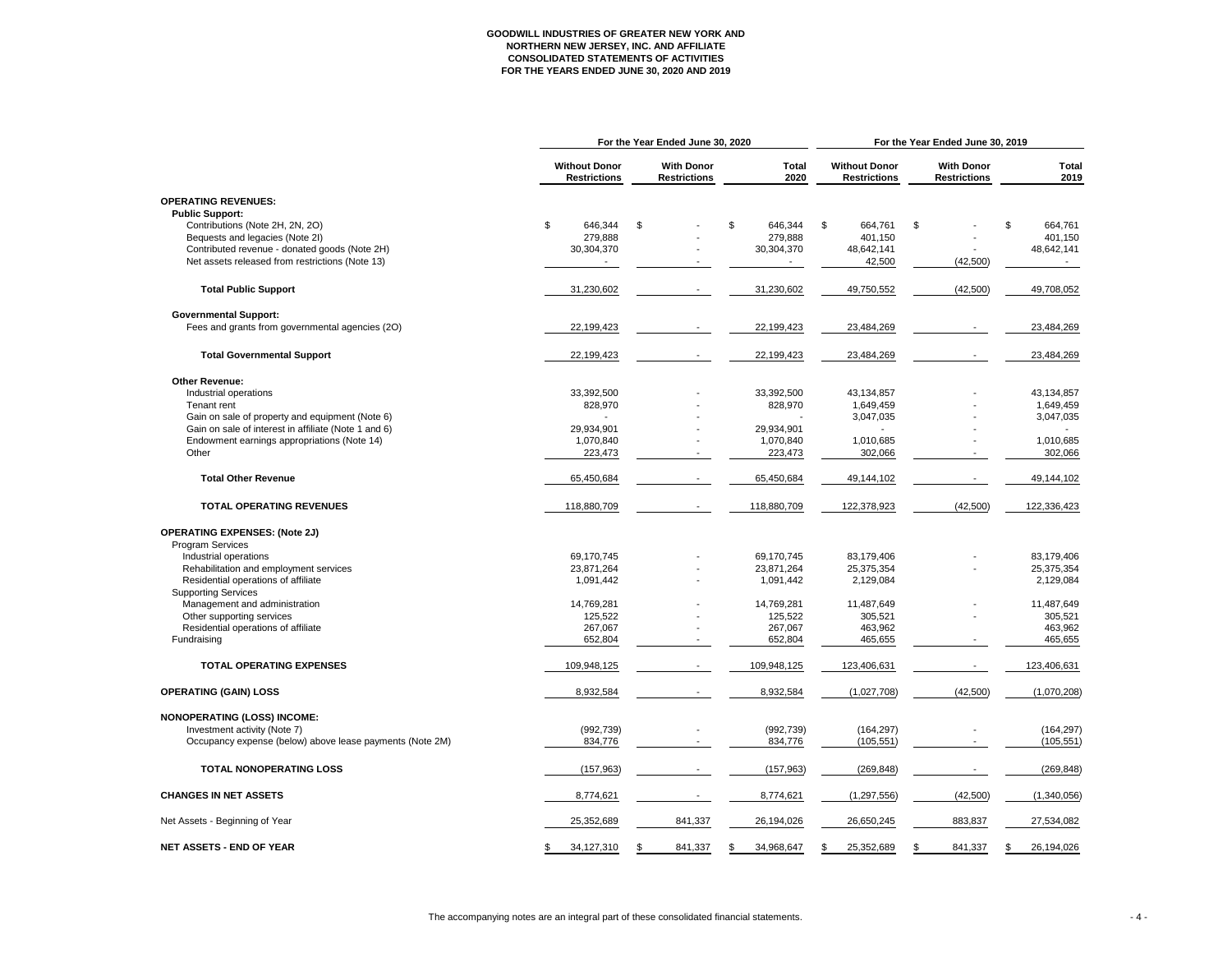**GOODWILL INDUSTRIES OF GREATER NEW YORK AND NORTHERN NEW JERSEY, INC. AND AFFILIATE CONSOLIDATED STATEMENT OF FUNCTIONAL EXPENSES FOR THE YEAR ENDED JUNE 30, 2020 (With Comparative Totals for the Year Ended June 30, 2019)**

|                                                          |                          |                 |                                               |                       | Goodwill Industries of Greater New York and Northern New Jersey, Inc. |                          |                            |                                |                                   |                                                                                              |                         | <b>Goodwill Industries Housing Company, Inc.</b> |                                          |                     |                                     |                                     |
|----------------------------------------------------------|--------------------------|-----------------|-----------------------------------------------|-----------------------|-----------------------------------------------------------------------|--------------------------|----------------------------|--------------------------------|-----------------------------------|----------------------------------------------------------------------------------------------|-------------------------|--------------------------------------------------|------------------------------------------|---------------------|-------------------------------------|-------------------------------------|
|                                                          |                          |                 | <b>Program Services</b>                       |                       |                                                                       |                          |                            | <b>Supporting Services</b>     |                                   |                                                                                              |                         |                                                  |                                          |                     |                                     |                                     |
|                                                          | <b>Industrial</b>        | <b>Extended</b> | <b>Rehabilitation and Employment Services</b> |                       | <b>Total</b><br>Program                                               | <b>Management</b><br>anc | Other<br><b>Supporting</b> |                                | <b>Total</b><br><b>Supporting</b> | <b>Total Goodwill</b><br><b>Industries of</b><br><b>Greater New York</b><br>and Northern New | <b>Total</b><br>Program | <b>Management</b><br>and                         | Goodwill<br><b>Industries</b><br>Housing | Consolidating       | <b>Consolidated</b><br><b>Total</b> | <b>Consolidated</b><br><b>Total</b> |
|                                                          | <b>Operations</b>        | Rehabilitation  | <b>Others</b>                                 | Total                 | <b>Services</b>                                                       | Administration           | <b>Services</b>            | <b>Fundraising</b>             | <b>Services</b>                   | Jersey, Inc.                                                                                 | <b>Services</b>         | Administration                                   | Company, Inc.                            | <b>Eliminations</b> | 2020                                | 2019                                |
| Salaries (Note 18):                                      |                          |                 |                                               |                       |                                                                       |                          |                            |                                |                                   |                                                                                              |                         |                                                  |                                          |                     |                                     |                                     |
| Program participants<br>Employees                        | 18,532,988<br>17,180,970 | 113<br>887      | 277,753<br>13,333,963                         | 277,866<br>13,334,850 | 18,810,854<br>30,515,820                                              | 5,348,538                | 56,374                     | 362,827                        | $\sim$<br>5,767,739               | 18,810,854<br>36,283,559                                                                     | 151,278                 | 14,678                                           | 165,956                                  |                     | 18,810,854<br>36,449,515            | 24,037,408<br>41,035,902            |
| Payroll taxes and benefits (Note 15)                     | 3,102,094                | 233             | 4,160,731                                     | 4,160,964             | 7,263,058                                                             | 896,139                  | 4,595                      | 62,037                         | 962,77                            | 8,225,829                                                                                    | 92,653                  | $\sim$                                           | 92,653                                   |                     | 8,318,482                           | 10,772,757                          |
| <b>Total Salaries and Related Costs</b>                  | 38,816,052               | 1,233           | 17,772,447                                    | 17,773,680            | 56,589,732                                                            | 6,244,677                | 60,969                     | 424,864                        | 6,730,510                         | 63,320,242                                                                                   | 243,931                 | 14,678                                           | 258,609                                  |                     | 63,578,851                          | 75,846,067                          |
| Occupancy (Notes 2M, 16B and 18)                         | 18,476,406               | 5,587           | 2,911,253                                     | 2,916,840             | 21,393,246                                                            | 3,017,794                | 4,607                      | 63                             | 3,022,464                         | 24,415,710                                                                                   | 240,590                 |                                                  | 240,590                                  | (81, 753)           | 24,574,547                          | 25,214,162                          |
| Specific assistance to program participants              | $\overline{\phantom{a}}$ |                 | 22,250                                        | 22,250                | 22,250                                                                |                          |                            |                                |                                   | 22,250                                                                                       |                         |                                                  | $\sim$                                   | $\sim$              | 22,250                              | 13,851                              |
| Purchased goods                                          | 377,032                  |                 | $\sim$                                        |                       | 377,032                                                               |                          |                            |                                |                                   | 377,032                                                                                      |                         |                                                  | $\sim$                                   |                     | 377,032                             | 446,982                             |
| <b>Trucking services</b>                                 | 2,466,092                |                 | 674                                           | 674                   | 2,466,766                                                             |                          | $\sim$ $-$                 | $\overline{\phantom{a}}$       | $\sim$                            | 2,466,766                                                                                    | $\sim$                  | $\sim$                                           | $\sim$                                   |                     | 2,466,766                           | 3,012,038                           |
| Professional fees                                        | 1,350,207                |                 | 664,179                                       | 664,179               | 2,014,386                                                             | 2,925,457                | 6,966                      | 161,505                        | 3,093,928                         | 5,108,314                                                                                    | 132,316                 | 118,932                                          | 251,248                                  |                     | 5,359,562                           | 4,776,807                           |
| Supplies                                                 | 1,153,036                | 133             | 271,334                                       | 271,467               | 1,424,503                                                             | 93,975                   | 172                        | 5,436                          | 99,583                            | 1,524,086                                                                                    | 59,253                  | $\sim$                                           | 59,253                                   |                     | 1,583,339                           | 1,823,112                           |
| Telephone                                                | 147,187                  | 807             | 486,785                                       | 487,592               | 634,779                                                               | 137,835                  | 28,783                     | 4,757                          | 171,375                           | 806,154                                                                                      |                         |                                                  |                                          |                     | 806,154                             | 848,232                             |
| Postage and shipping                                     | 204,925                  |                 | 14,892                                        | 14,892                | 219,817                                                               | 11,362                   | 129                        | 1,969                          | 13,460                            | 233,277                                                                                      | $\sim$                  |                                                  | $\sim$                                   |                     | 233,277                             | 376,614                             |
| Insurance                                                | 932,700                  | 138             | 98,684                                        | 98,822                | 1,031,522                                                             | 48,126                   | 4,774                      | 63                             | 52,963                            | 1,084,485                                                                                    | 89,707                  |                                                  | 89,707                                   |                     | 1,174,192                           | 1,144,792                           |
| Printing and advertising                                 | 76,986                   |                 | 8,442                                         | 8,442                 | 85,428                                                                | 44,130                   |                            | 6,629                          | 50,759                            | 136,187                                                                                      |                         |                                                  | $\sim$                                   |                     | 136,187                             | 216,575                             |
| Transportation (Note 16B)                                | 315,943                  | 83              | 122,616                                       | 122,699               | 438,642                                                               | 46,198                   | 481                        | 4,806                          | 51,485                            | 490,127                                                                                      |                         |                                                  | $\sim$                                   |                     | 490,127                             | 521,730                             |
| Equipment maintenance and rental (Note 16B)              | 787,766                  | 554             | 380,687                                       | 381,241               | 1,169,007                                                             | 455,236                  | 14,560                     | 4,558                          | 474,354                           | 1,643,361                                                                                    | 154,902                 |                                                  | 154,902                                  |                     | 1,798,263                           | 1,760,763                           |
| Membership dues/staff development                        | 24,903                   |                 | 73,640                                        | 73,641                | 98,544                                                                | 239,639                  |                            | 2,760                          | 242,399                           | 340,943                                                                                      |                         |                                                  | $\sim$                                   |                     | 340,943                             | 459,581                             |
| <b>Client activities</b>                                 | 353                      |                 | 810,835                                       | 810,838               | 811,191                                                               | 6,095                    |                            | 237                            | 6,332                             | 817,523                                                                                      | $\sim$                  |                                                  | $\sim$                                   |                     | 817,523                             | 1,368,360                           |
| Bad debt                                                 |                          |                 |                                               |                       |                                                                       | 186,273                  |                            |                                | 186,273                           | 186,273                                                                                      | $\sim$                  | 74,400                                           | 74,400                                   |                     | 260,673                             | 598,07                              |
| Interest                                                 | 3,555                    |                 | $\sim$                                        |                       | 3,555                                                                 | 160,923                  | $\sim$                     | $\overline{\phantom{a}}$       | 160,923                           | 164,478                                                                                      | 32,941                  | $\sim$                                           | 32,941                                   |                     | 197,419                             | 201,815                             |
| Depreciation and amortization (Note 2D)<br>Miscellaneous | 1,951,489<br>1,469,894   | 56              | 103,445<br>67,574                             | 103,501<br>67,574     | 2,054,990<br>1,537,468                                                | 712,144<br>354,702       | 3,800<br>114               | 1,032<br>35,135                | 716,976<br>389,95                 | 2,771,966<br>1,927,419                                                                       | 136,683<br>1,119        | $\sim$<br>59,057                                 | 136,683<br>60,176                        |                     | 2,908,649<br>1,987,595              | 2,424,032<br>2,458,598              |
| TOTAL EXPENSES BEFORE ELIMINATIONS                       | 68,554,526               | 8,595           | 23,809,737                                    | 23,818,332            | 92,372,858                                                            | 14,684,566               | 125,355                    | 653,814                        | 15,463,735                        | 107,836,593                                                                                  | 1,091,442               | 267,067                                          | 1,358,509                                | (81, 753)           | 109,113,349                         | 123,512,182                         |
| <b>ALLOCATION OF ELIMINATIONS</b>                        | (13, 703)                |                 | (47, 408)                                     | (47, 408)             | (61, 111)                                                             | (19, 632)                | and the contract of the    | (1,010)                        | (20, 642)                         | (81, 753)                                                                                    |                         |                                                  |                                          | 81,753              |                                     |                                     |
| Less: occupancy expense (below) above                    |                          |                 |                                               |                       |                                                                       |                          |                            |                                |                                   |                                                                                              |                         |                                                  |                                          |                     |                                     |                                     |
| lease payments (Note 2M)                                 | (629, 922)               | (167)           | (100, 173)                                    | (100, 340)            | (730, 262)                                                            | (104, 347)               | (167)                      | <b>Contract Contract State</b> | (104, 514)                        | (834, 776)                                                                                   |                         |                                                  |                                          |                     | (834, 776)                          | 105,551                             |
| <b>TOTAL OPERATING EXPENSES</b>                          | 69,170,745               | 8,762           | \$ 23,862,502                                 | 23,871,264            | \$93,042,009                                                          | 14,769,281<br>- \$       | \$ 125,522                 | 652,804                        | 15,547,607                        | 108,589,616                                                                                  | \$1,091,442             | 267,067                                          | 1,358,509                                |                     | \$ 109,948,125                      | \$ 123,406,631                      |

**For the Year Ended June 30, 2020**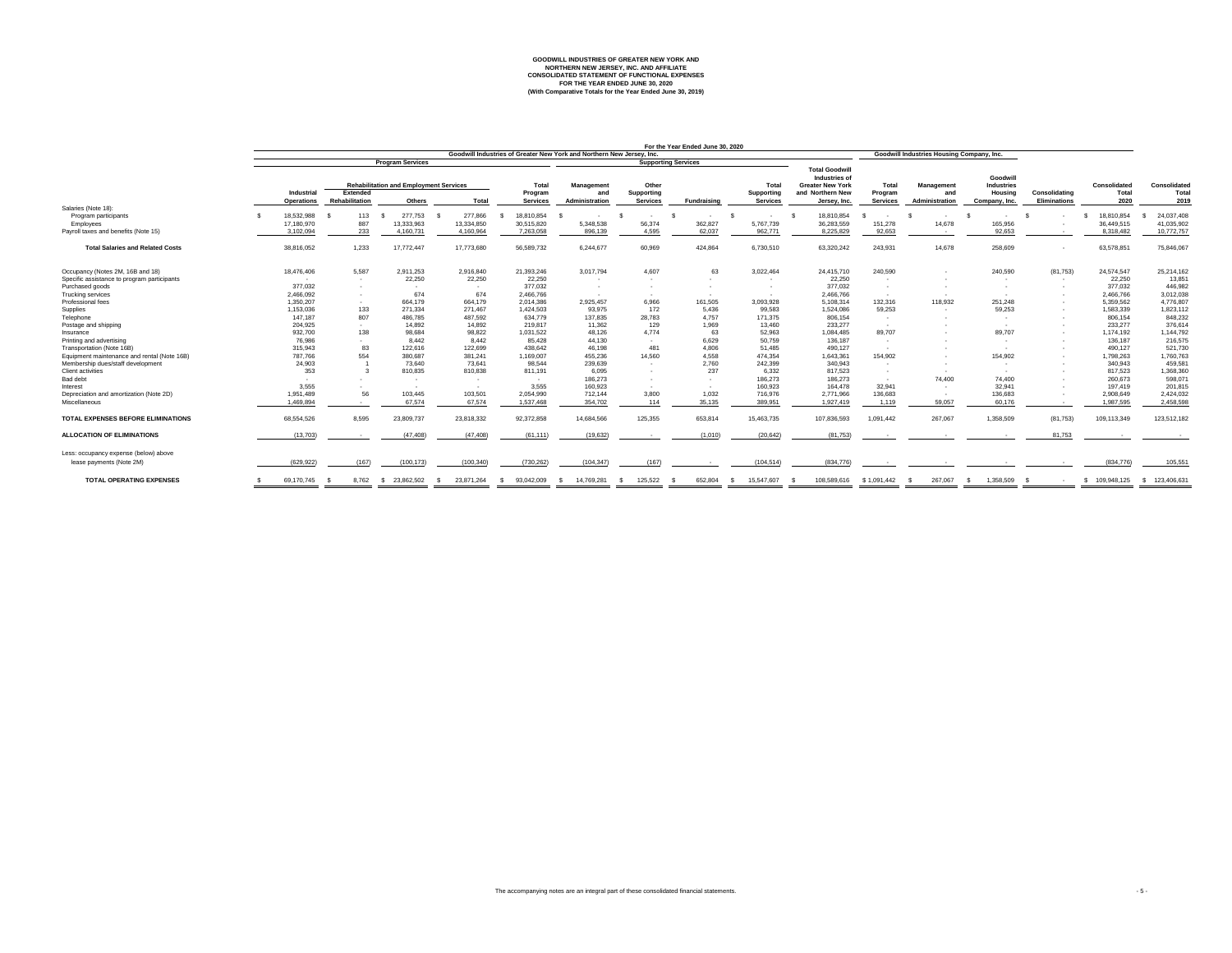# **GOODWILL INDUSTRIES OF GREATER NEW YORK AND NORTHERN NEW JERSEY, INC. AND AFFILIATE CONSOLIDATED STATEMENT OF FUNCTIONAL EXPENSES FOR THE YEAR ENDED JUNE 30, 2019**

|                                                                                                  |                                       |                                                      |                                                                |                                   | Goodwill Industries of Greater New York and Northern New Jersey, Inc. |                                            |                                               |                                     |                                                      |                                                                                                              | <b>Goodwill Industries Housing Company, Inc.</b> |                                            |                                                                  |                                      |                                        |
|--------------------------------------------------------------------------------------------------|---------------------------------------|------------------------------------------------------|----------------------------------------------------------------|-----------------------------------|-----------------------------------------------------------------------|--------------------------------------------|-----------------------------------------------|-------------------------------------|------------------------------------------------------|--------------------------------------------------------------------------------------------------------------|--------------------------------------------------|--------------------------------------------|------------------------------------------------------------------|--------------------------------------|----------------------------------------|
|                                                                                                  |                                       |                                                      | <b>Program Services</b>                                        |                                   | <b>Supporting Services</b>                                            |                                            |                                               |                                     |                                                      |                                                                                                              |                                                  |                                            |                                                                  |                                      |                                        |
|                                                                                                  | Industrial<br><b>Operations</b>       | <b>Extended</b><br>Rehabilitation                    | <b>Rehabilitation and Employment Services</b><br><b>Others</b> | <b>Total</b>                      | <b>Total</b><br>Program<br><b>Services</b>                            | <b>Management</b><br>and<br>Administration | Other<br><b>Supporting</b><br><b>Services</b> | <b>Fundraising</b>                  | <b>Total</b><br><b>Supporting</b><br><b>Services</b> | <b>Total Goodwill</b><br><b>Industries of</b><br><b>Greater New York</b><br>and Northern New<br>Jersey, Inc. | <b>Total</b><br>Program<br><b>Services</b>       | <b>Management</b><br>and<br>Administration | Goodwill<br><b>Industries</b><br><b>Housing</b><br>Company, Inc. | Consolidating<br><b>Eliminations</b> | <b>Consolidated</b><br><b>Total</b>    |
| Salaries (Note 18):<br>Program participants<br>Employees<br>Payroll taxes and benefits (Note 15) | 23,623,329<br>22,651,029<br>4,506,037 | 246<br>3,161<br>934                                  | 413,833<br>13,138,920<br>5,245,062                             | 414,079<br>13,142,08<br>5,245,996 | 24,037,408<br>35,793,110<br>9,752,033                                 | 4,636,645<br>794,069                       | 56,449<br>3,958                               | 217,034<br>44,853                   | $\sim$<br>4,910,128<br>842,880                       | 24,037,408<br>40,703,238<br>10,594,913                                                                       | $\sim$<br>293,419<br>177,844                     | 39,245<br>$\sim$                           | 332,664<br>177,844                                               |                                      | 24,037,408<br>41,035,902<br>10,772,757 |
| <b>Total Salaries and Related Costs</b>                                                          | 50,780,395                            | 4,341                                                | 18,797,815                                                     | 18,802,156                        | 69,582,551                                                            | 5,430,714                                  | 60,407                                        | 261,887                             | 5,753,008                                            | 75,335,559                                                                                                   | 471,263                                          | 39,245                                     | 510,508                                                          |                                      | 75,846,067                             |
| Occupancy (Notes 2M, 16B and 18)                                                                 | 20,005,021                            | 5,984                                                | 2,925,233                                                      | 2,931,217                         | 22,936,238                                                            | 1,613,663                                  | 201,438                                       | 8,171                               | 1,823,272                                            | 24,759,510                                                                                                   | 621,855                                          | $\sim$                                     | 621,855                                                          | (167, 203)                           | 25,214,162                             |
| Specific assistance to program participants                                                      | $\sim$                                |                                                      | 13,851                                                         | 13,851                            | 13,851                                                                | $\sim$                                     |                                               | $\sim$                              | $\sim$                                               | 13,851                                                                                                       | $\sim$                                           |                                            | $\sim$ $-$                                                       | $\sim$                               | 13,851                                 |
| Purchased goods<br><b>Trucking services</b>                                                      | 446,972<br>3,012,038                  | $\overline{\phantom{0}}$<br>$\overline{\phantom{a}}$ | 10<br>$\sim$                                                   | 10<br>$\sim$                      | 446,982<br>3,012,038                                                  | $\sim$<br>$\sim$                           | $\sim$                                        | $\sim$                              | $\sim$<br>$\sim$                                     | 446,982<br>3,012,038                                                                                         | $\sim$<br>$\sim$                                 | $\sim$<br>$\sim$                           | $\sim$<br>$\sim$                                                 |                                      | 446,982<br>3,012,038                   |
| Professional fees                                                                                | 1,292,787                             | 60                                                   | 732,755                                                        | 732,815                           | 2,025,602                                                             | 2,139,909                                  | 12,617                                        | $\overline{\phantom{0}}$<br>107,002 | 2,259,528                                            | 4,285,130                                                                                                    | 251,717                                          | 239,960                                    | 491,677                                                          |                                      | 4,776,807                              |
| Supplies                                                                                         | 1,282,955                             | 376                                                  | 352,538                                                        | 352,914                           | 1,635,869                                                             | 113,160                                    | 1,245                                         | 1,865                               | 116,270                                              | 1,752,139                                                                                                    | 70,973                                           | $\sim$                                     | 70,973                                                           |                                      | 1,823,112                              |
| Telephone                                                                                        | 167,155                               | 1,280                                                | 441,274                                                        | 442,554                           | 609,709                                                               | 217,653                                    | 16,886                                        | 3,984                               | 238,523                                              | 848,232                                                                                                      | $\sim$                                           | $\sim$                                     |                                                                  |                                      | 848,232                                |
| Postage and shipping                                                                             | 335,992                               |                                                      | 24,163                                                         | 24,164                            | 360,156                                                               | 12,593                                     | 229                                           | 3,636                               | 16,458                                               | 376,614                                                                                                      | $\sim$                                           | $\sim$                                     |                                                                  |                                      | 376,614                                |
| Insurance                                                                                        | 863,389                               | 52                                                   | 107,273                                                        | 107,325                           | 970,714                                                               | 28,475                                     | 2,667                                         |                                     | 31,143                                               | 1,001,857                                                                                                    | 142,935                                          |                                            | 142,935                                                          |                                      | 1,144,792                              |
| Printing and advertising                                                                         | 175,198                               |                                                      | 456                                                            | 456                               | 175,654                                                               | 20,818                                     | $\sim$                                        | 20,103                              | 40,921                                               | 216,575                                                                                                      | $\sim$                                           |                                            | $\sim$                                                           |                                      | 216,575                                |
| Transportation (Note 16B)                                                                        | 313,056                               | 165                                                  | 177,447                                                        | 177,612                           | 490,668                                                               | 28,710                                     | 18                                            | 2,334                               | 31,062                                               | 521,730                                                                                                      | $\sim$                                           |                                            |                                                                  |                                      | 521,730                                |
| Equipment maintenance and rental (Note 16B)                                                      | 984,969                               | 254                                                  | 223,778                                                        | 224,032                           | 1,209,001                                                             | 460,223                                    | 999                                           | 1,787                               | 463,009                                              | 1,672,010                                                                                                    | 88,753                                           |                                            | 88,753                                                           |                                      | 1,760,763                              |
| Membership dues/staff development                                                                | 50,611                                | 19                                                   | 143,152                                                        | 143,171                           | 193,782                                                               | 263,622                                    | $\sim$                                        | 2,177                               | 265,799                                              | 459,581                                                                                                      | $\sim$                                           |                                            |                                                                  |                                      | 459,581                                |
| <b>Client activities</b>                                                                         | 196                                   |                                                      | 1,363,431                                                      | 1,363,431                         | 1,363,627                                                             | 4,591                                      |                                               | 142                                 | 4,733                                                | 1,368,360                                                                                                    | $\sim$                                           |                                            |                                                                  |                                      | 1,368,360                              |
| Expensed equipment (Note 2D)                                                                     |                                       |                                                      |                                                                |                                   |                                                                       | $\sim$                                     |                                               | $\sim$                              | $\sim$                                               | $\overline{\phantom{0}}$                                                                                     |                                                  |                                            |                                                                  |                                      |                                        |
| Bad debt                                                                                         |                                       |                                                      | $\sim$                                                         | $\sim$                            | $\sim$                                                                | 482,085                                    |                                               | $\sim$                              | 482,085                                              | 482,085                                                                                                      | $\sim$                                           | 115,986                                    | 115,986                                                          |                                      | 598,071                                |
| Interest                                                                                         | 13,965                                |                                                      |                                                                |                                   | 13,965                                                                | 104,696                                    |                                               | $\sim$                              | 104,696                                              | 118,661                                                                                                      | 83,154                                           | $\sim$ 100 $\pm$                           | 83,154                                                           |                                      | 201,815                                |
| Depreciation and amortization (Note 2D)                                                          | 1,629,391                             | 1,125                                                | 114,087                                                        | 115,212                           | 1,744,603                                                             | 272,223                                    | 9,285                                         | 2,117                               | 283,625                                              | 2,028,228                                                                                                    | 395,804                                          | $\sim$                                     | 395,804                                                          |                                      | 2,424,032                              |
| <b>Miscellaneous</b>                                                                             | 1,938,623                             | $\sim$                                               | 53,889                                                         | 53,889                            | 1,992,512                                                             | 341,545                                    | 589                                           | 52,551                              | 394,685                                              | 2,387,197                                                                                                    | 2,630                                            | 68,771                                     | 71,401                                                           | $\sim$                               | 2,458,598                              |
| <b>TOTAL EXPENSES BEFORE ELIMINATIONS</b>                                                        | 83.292.713                            | 13.657                                               | 25,471,152                                                     | 25,484,809                        | 108,777,522                                                           | 11,534,680                                 | 306.380                                       | 467.757                             | 12.308.817                                           | 121,086,339                                                                                                  | 2,129,084                                        | 463,962                                    | 2,593,046                                                        | (167, 203)                           | 123,512,182                            |
| <b>ALLOCATION OF ELIMINATIONS</b>                                                                | (28, 025)                             |                                                      | (96, 959)                                                      | (96, 959)                         | (124, 984)                                                            | (40, 152)                                  |                                               | (2,067)                             | (42, 219)                                            | (167, 203)                                                                                                   |                                                  |                                            |                                                                  | 167,203                              |                                        |
| Less: occupancy expense (below) above                                                            |                                       |                                                      |                                                                |                                   |                                                                       |                                            |                                               |                                     |                                                      |                                                                                                              |                                                  |                                            |                                                                  |                                      |                                        |
| lease payments (Note 2M)                                                                         | 85,282                                | 26                                                   | 12,470                                                         | 12,496                            | 97,778                                                                | 6,879                                      | 859                                           | 35                                  | 7,773                                                | 105,551                                                                                                      |                                                  |                                            |                                                                  |                                      | 105,551                                |
| <b>TOTAL OPERATING EXPENSES</b>                                                                  | 83,179,406 \$                         | 13,631                                               | \$ 25,361,723                                                  | \$<br>25,375,354                  | \$ 108,554,760                                                        | 11,487,649<br>- ST                         | 305,521<br>- \$                               | 465,655                             | 12,258,825<br><b>S</b>                               | 120,813,585                                                                                                  | 2,129,084 \$                                     | 463,962                                    | 2,593,046<br>$\mathcal{S}$                                       |                                      | \$ 123,406,631                         |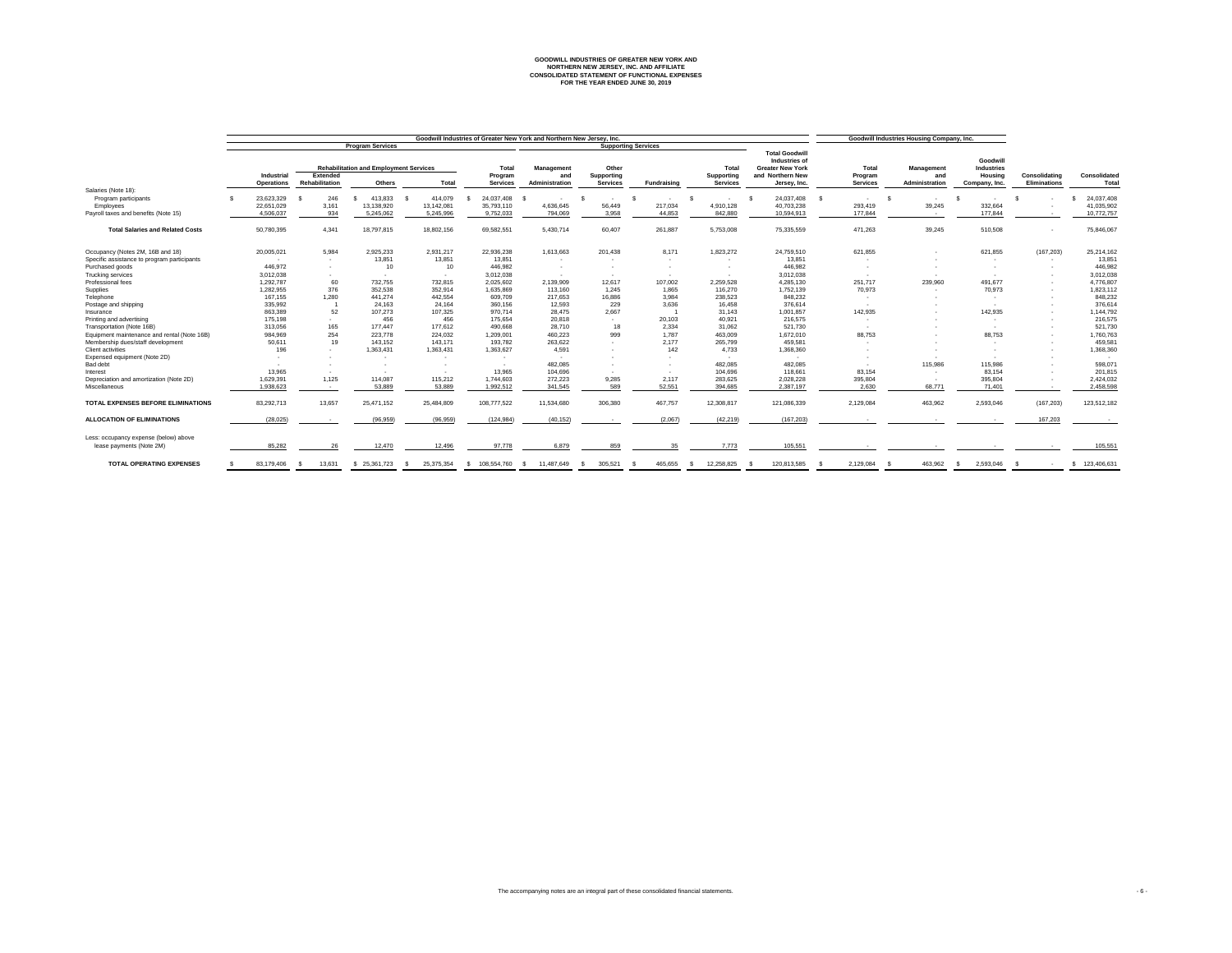# **GOODWILL INDUSTRIES OF GREATER NEW YORK AND NORTHERN NEW JERSEY, INC. AND AFFILIATE CONSOLIDATED STATEMENTS OF CASH FLOWS FOR THE YEARS ENDED JUNE 30, 2020 AND 2019**

|                                                                                | 2020                     | 2019                   |
|--------------------------------------------------------------------------------|--------------------------|------------------------|
|                                                                                |                          |                        |
| <b>CASH FLOWS FROM OPERATING ACTIVITIES:</b><br>Changes in net assets          | \$<br>8,774,621          | \$<br>(1,340,056)      |
|                                                                                |                          |                        |
| Adjustments to reconcile changes in net assets to                              |                          |                        |
| net cash used in operating activities:                                         |                          |                        |
| Depreciation and amortization                                                  | 2,908,649                | 2,424,032              |
| Realized gains on investment sales<br>Unrealized (gains) losses on investments | (369, 364)<br>(755, 153) | (1,056,464)<br>653,349 |
| Gain on sale of property                                                       |                          | (3,047,035)            |
| Gain on sale of interest in affiliate                                          | (29, 934, 901)           |                        |
| Bad debt                                                                       | 260,673                  | 598,071                |
|                                                                                |                          |                        |
| Subtotal                                                                       | (19, 115, 475)           | (1,768,103)            |
| Changes in operating assets and liabilities:                                   |                          |                        |
| (Increase) decrease in assets:                                                 |                          |                        |
| Accounts receivable                                                            | 32,028                   | (491, 952)             |
| Contributions receivable                                                       | (5, 725)                 | (39, 208)              |
| Inventory                                                                      | 1,528,148                | (53, 876)              |
| Prepaid expenses, deferred charges and other                                   | 250,222                  | (839, 423)             |
| Security deposits held by lessors                                              | (31, 518)                | (1, 972)               |
| Increase (decrease) in liabilities:                                            |                          |                        |
| Accounts payable and accrued expenses                                          | 3,924,121                | (740, 035)             |
| Payroll taxes payable                                                          | (546, 376)               | (169, 761)             |
| <b>Accrued salaries</b>                                                        | (281, 787)               | 151,746                |
| Accrued vacation                                                               | (232, 967)               | 5,218                  |
| Accrued mortgage interest                                                      | (183, 387)               | 19,843                 |
| Deferred revenue/due to funding sources                                        | 1,285,228                | 830,854                |
| Deferred rent                                                                  | (834, 776)               | 105,551                |
| <b>Net Cash Used in Operating Activities</b>                                   | (14, 212, 264)           | (2,991,118)            |
| <b>CASH FLOWS FROM INVESTING ACTIVITIES:</b>                                   |                          |                        |
| Mortgage escrow withdrawal (deposit) - net                                     | 118,052                  | (299)                  |
| Property and equipment acquisitions                                            | (5,722,739)              | (1,873,344)            |
| Proceeds from sale of property and equipment                                   |                          | 4,452,067              |
| Proceeds from sale of interest in affiliate                                    | 32,415,718               |                        |
| Reserve for replacement deposits                                               |                          | (165, 204)             |
| Reserve for replacement withdrawals                                            | 471,072                  | 246,649                |
| Investment purchases                                                           | (4,524,493)              | (7,733,579)            |
| Proceeds from sale of investments                                              | 4,953,518                | 8,302,430              |
| <b>Net Cash Provided by Investing Activities</b>                               | 27,711,128               | 3,228,720              |
| <b>CASH FLOWS FROM FINANCING ACTIVITIES:</b>                                   |                          |                        |
| Principal repayments of mortgages payable                                      | (887, 297)               | (298, 850)             |
| Proceeds from line of credit                                                   | 3,000,000                | 3,500,000              |
| Repayment of line of credit                                                    |                          | (4,200,000)            |
| Proceeds from equipment loan payable                                           | 2,379,480                | 1,691,906              |
| Repayments of equipment loan payable                                           | (763, 806)               | (179, 603)             |
| Repayments of loan payable                                                     | (195, 699)               | (337, 625)             |
| <b>Net Cash Provided by Financing Activities</b>                               | 3,532,678                | 175,828                |
| NET INCREASE IN CASH AND CASH EQUIVALENTS                                      | 17,031,542               | 413,430                |
| Cash and Cash Equivalents - Beginning of Year                                  | 1,684,260                | 1,270,830              |
| CASH AND CASH EQUIVALENTS - END OF YEAR                                        | \$<br>18,715,802         | \$<br>1,684,260        |
| <b>Supplementary Disclosure of Cash Flow Information:</b>                      |                          |                        |
| Cash paid during the year for interest (excludes amounts subsidized)           | \$<br>164,478            | \$<br>118,661          |

The accompanying notes are an integral part of these consolidated financial statements.  $\sim 7 - 7$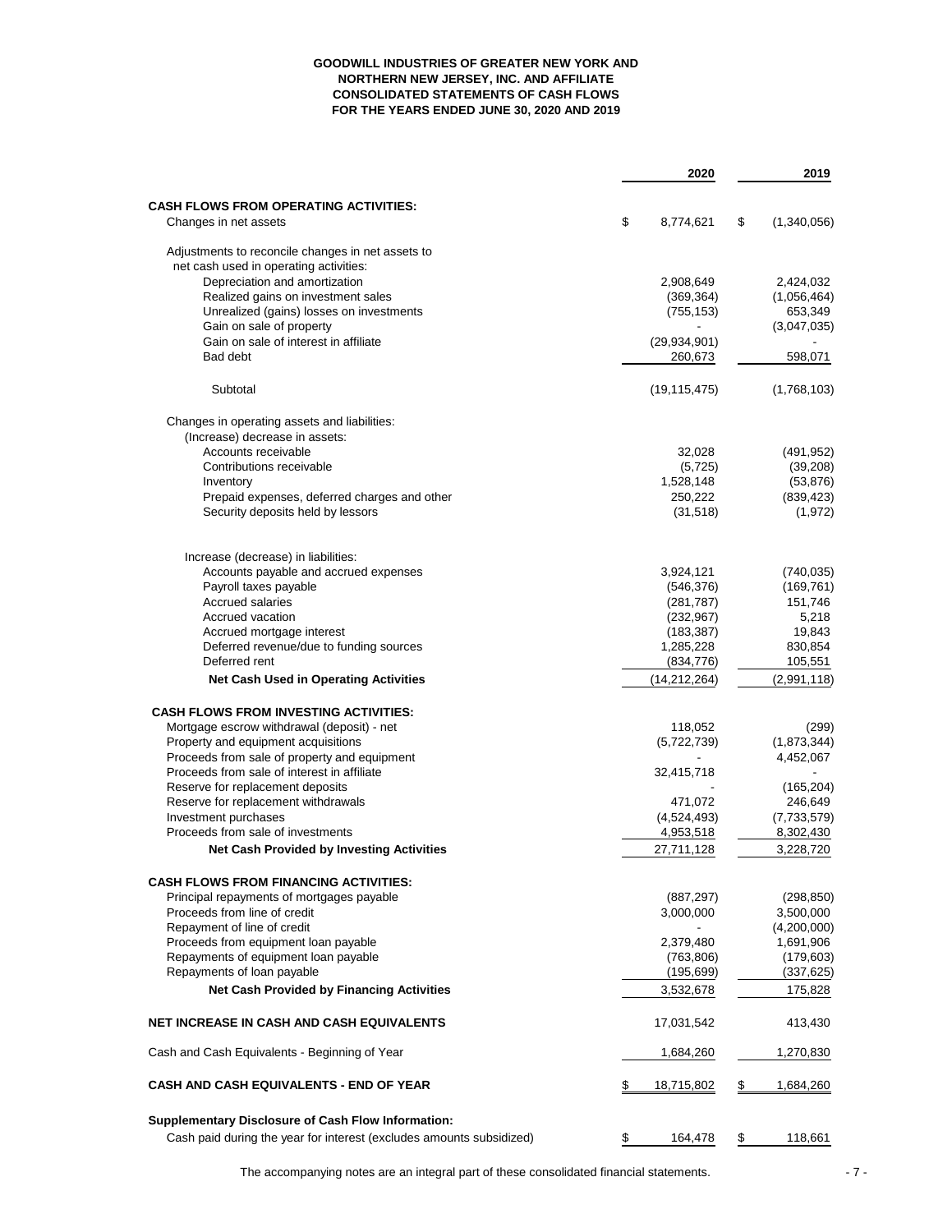#### **NOTE 1—ORGANIZATION AND NATURE OF ACTIVITIES**

The consolidated financial statements of Goodwill Industries of Greater New York and Northern New Jersey, Inc. and Affiliate (collectively, "Goodwill") have been prepared by consolidating Goodwill Industries of Greater New York and Northern New Jersey, Inc. (the "Agency") and Goodwill Industries Housing Company, Inc. ("GIHC"). The Agency is organized under the Not-for-Profit Corporation Law of the State of New York. GIHC is organized under the Membership Corporation Law and Article II of the Private Housing Finance Law of the State of New York. The Agency and GIHC have been granted exemption from federal income tax pursuant to Section 501(c)(3) of the Internal Revenue Code. Goodwill provides comprehensive rehabilitation services to persons with emotional, developmental and/or physical disabilities, the economically disadvantaged, receiving its principal governmental support from federal, New York State and New York City sources. Goodwill also operates retail stores and donation centers throughout greater New York and northern New Jersey that generate funds used to support the services they provide.

Pursuant to a purchase and sale agreement dated July 1, 2019, and the approval of the United States Department of Housing and Urban Development ("HUD") and the New York City Housing Development Corporation, the sole member of GIHC, the Agency, agreed to sell its membership interest in GIHC to an unrelated party. The sale closed for accounting purposes on December 23, 2019. The purchase price was \$35,000,000, and as a result of the sale, liabilities that were owed to HUD were satisfied at closing. Additionally, the assets and liabilities of GIHC were transferred to the buyer and after December 23, 2019 there is no further activity reflected for GIHC in these consolidated financial statements. Goodwill recognized a gain of approximately \$29 million. The remaining net deficit (equity) on December 23, 2019 of GIHC of \$533,637 resulted in a gain on GIHC to properly report the remaining net assets at \$0 upon transfer of all assets and liabilities of GIHC. Subsequent financial statements will not report GIHC as an affiliate.

#### **NOTE 2—SUMMARY OF SIGNIFICANT ACCOUNTING POLICIES**

- A. Goodwill's consolidated financial statements have been prepared on the accrual basis of accounting. Goodwill adheres to accounting principles generally accepted in the United States of America ("U.S. GAAP").
- B. The consolidated financial statements include the accounts of Goodwill Industries of Greater New York and Northern New Jersey, Inc. and Goodwill Industries Housing Company, Inc. Upon consolidation, all significant intercompany balances and transactions are eliminated.
- C. Goodwill maintains its net assets under the following classes:
	- Without donor restrictions represents resources available for support of Goodwill's operations over which the Board of Directors has discretionary control.
	- With donor restrictions represents assets resulting from contributions and other inflows of assets whose use by Goodwill is limited by donor-imposed stipulations, including donor-restricted endowment funds. When a restriction expires (that is, when a stipulated time restriction ends or purpose restriction is accomplished, or endowment earnings are appropriated for operations), net assets with donor restrictions are reclassified to net assets without donor restrictions and reported in the consolidated statements of activities as net assets released from restrictions. Contributions received with donor-imposed conditions and restrictions that are met in the same reporting period are reported as support without donor restrictions and increase net assets without donor restrictions.
- D. Property and equipment is stated at cost less accumulated depreciation or amortization. These amounts do not purport to represent replacement or realizable values. The Agency capitalizes property and equipment with a cost of \$1,500 or more and a useful life of greater than two years. GIHC capitalizes property and equipment with a cost of \$250 or more and a useful life of greater than one year. Depreciation is provided on a straight-line basis over the estimated useful lives of the assets. Leasehold improvements are amortized over the shorter of the useful life of the asset or the remaining term of the lease. Certain purchases of equipment are expensed by Goodwill (rather than capitalized) because the cost of these items was reimbursed by governmental funding sources, where the contractual agreement specifies that title to these assets rests with the governmental funding source rather than Goodwill.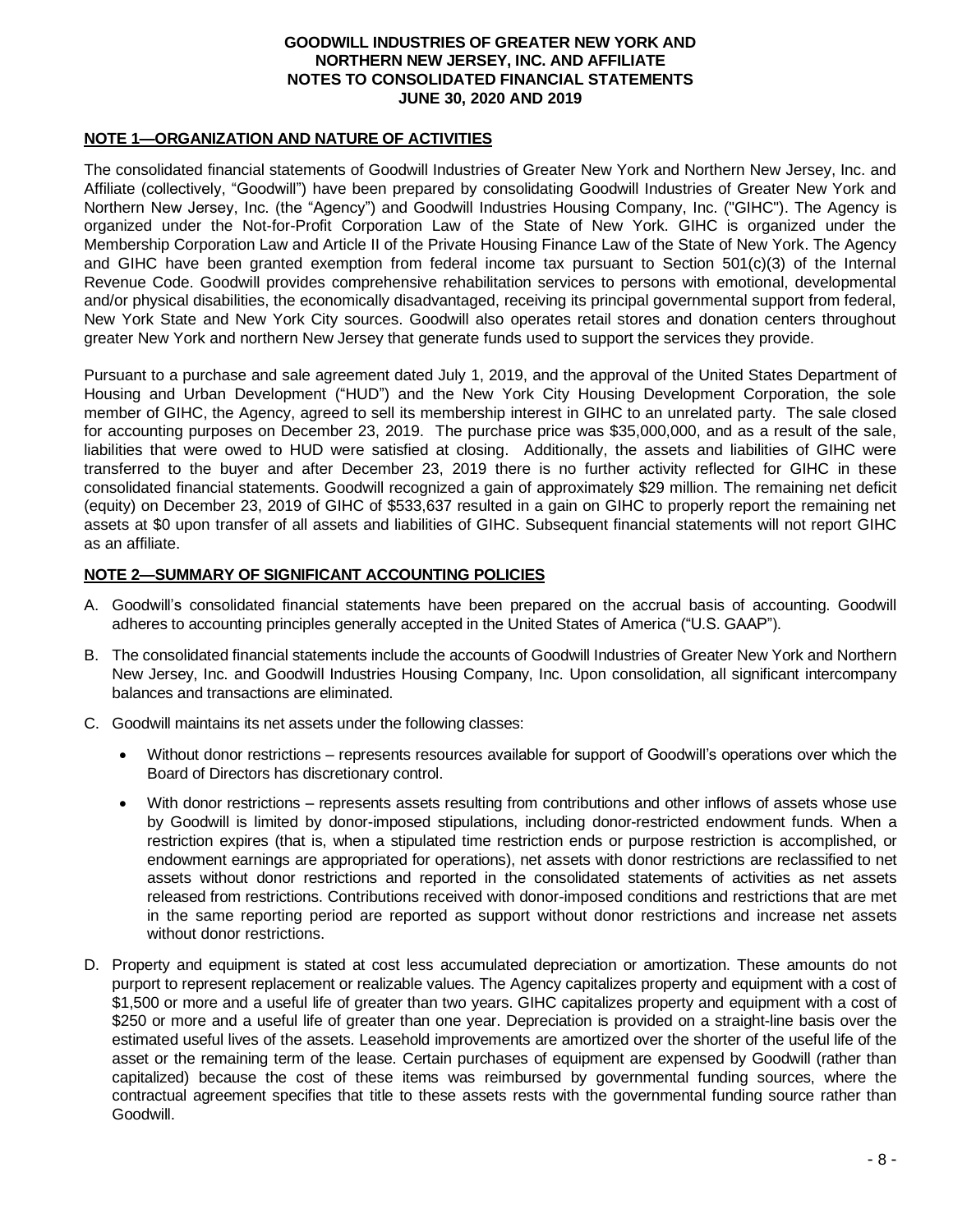#### **NOTE 2—SUMMARY OF SIGNIFICANT ACCOUNTING POLICIES (Continued)**

- E. Goodwill considers all highly liquid instruments with maturities of 90 days or less when acquired to be cash and cash equivalents, except for cash maintained in its investment portfolio. Tenant security deposits held are maintained in bank cash accounts and are not considered cash and cash equivalents for consolidated statement of cash flow purposes.
- F. Investments and the reserve for replacements are recorded at fair value.
- G. Goodwill determines whether an allowance for doubtful accounts should be provided for accounts and contributions receivable. Such estimates are based on management's assessment of the aged basis of its government funding sources, current economic conditions, creditworthiness of tenants, government, customers, contributors and other sources and historical information. Contributions receivable that are expected to be collected in future years are recorded at their net present value (if materially less than the actual amount pledged) computed using the risk adjusted interest rate applicable to the year in which the contribution is made. As of June 30, 2020 and 2019, contributions receivable were expected to be collected within one year.
- H. During the years ended June 30, 2020 and 2019, Goodwill received contributed merchandise (clothing, etc.) with a fair value estimated to be \$30,304,370 and \$48,642,141, respectively. Goodwill reflects such contributed merchandise as contribution revenue in the accompanying consolidated financial statements. Goodwill reflects its industrial operations sales net of the aforementioned estimated amount of contributed goods. This merchandise requires program-related expenses/processes accomplished by people with disabilities and other disadvantaging conditions before it reaches its point of sale. The fair value of the contributed merchandise is estimated at the retail sales value in excess of the processing costs. The contributed merchandise inventory is estimated by utilizing inventory turnover rates. Inventory consisted of contributed merchandise of \$2,525,366 and \$4,053,514 as of June 30, 2020 and 2019, respectively.
- I. Goodwill recognizes bequests and legacies when the proceeds are measurable and an irrevocable right to the proceeds has been established by Goodwill. Goodwill's policy is to designate bequests and legacies as Board designated net assets.
- J. The costs of providing the various program and supporting services have been summarized on a functional basis in the consolidated statements of functional expenses. Accordingly, certain costs have been allocated among programs and supporting services benefited. The expenses that have been allocated include salaries and payroll taxes and benefits, which have been allocated based on estimates of time and effort, and occupancy, insurance, and depreciation and amortization, which are estimated using square footage estimates.
- K. The preparation of consolidated financial statements in conformity with U.S. GAAP requires management to make estimates and assumptions that affect the reported amounts of assets and liabilities and disclosures at the date of the consolidated financial statements and the reported amounts of revenues and expenses during the reporting period. Actual results could differ from those estimates.
- L. Fair value measurements are based on the price that would be received to sell an asset or paid to transfer a liability in an orderly transaction between market participants at the measurement date. In order to increase consistency and comparability in fair value measurements, a fair value hierarchy prioritizes observable and unobservable inputs used to measure fair values into three levels as described in Note 7.
- M. Goodwill leases real property under various leases through 2037. The difference between rental payments actually due under the lease and rent expense calculated on the straight-line basis for the years ended June 30, 2020 and 2019, amounted to \$834,776 and \$(105,551), respectively, and is reflected in the accompanying consolidated statements of activities as occupancy expense (below) above lease payments. As of June 30, 2020 and 2019, a liability in the amount of \$1,364,266 and \$2,199,042, respectively, is reflected on the accompanying consolidated statements of financial position as deferred rent.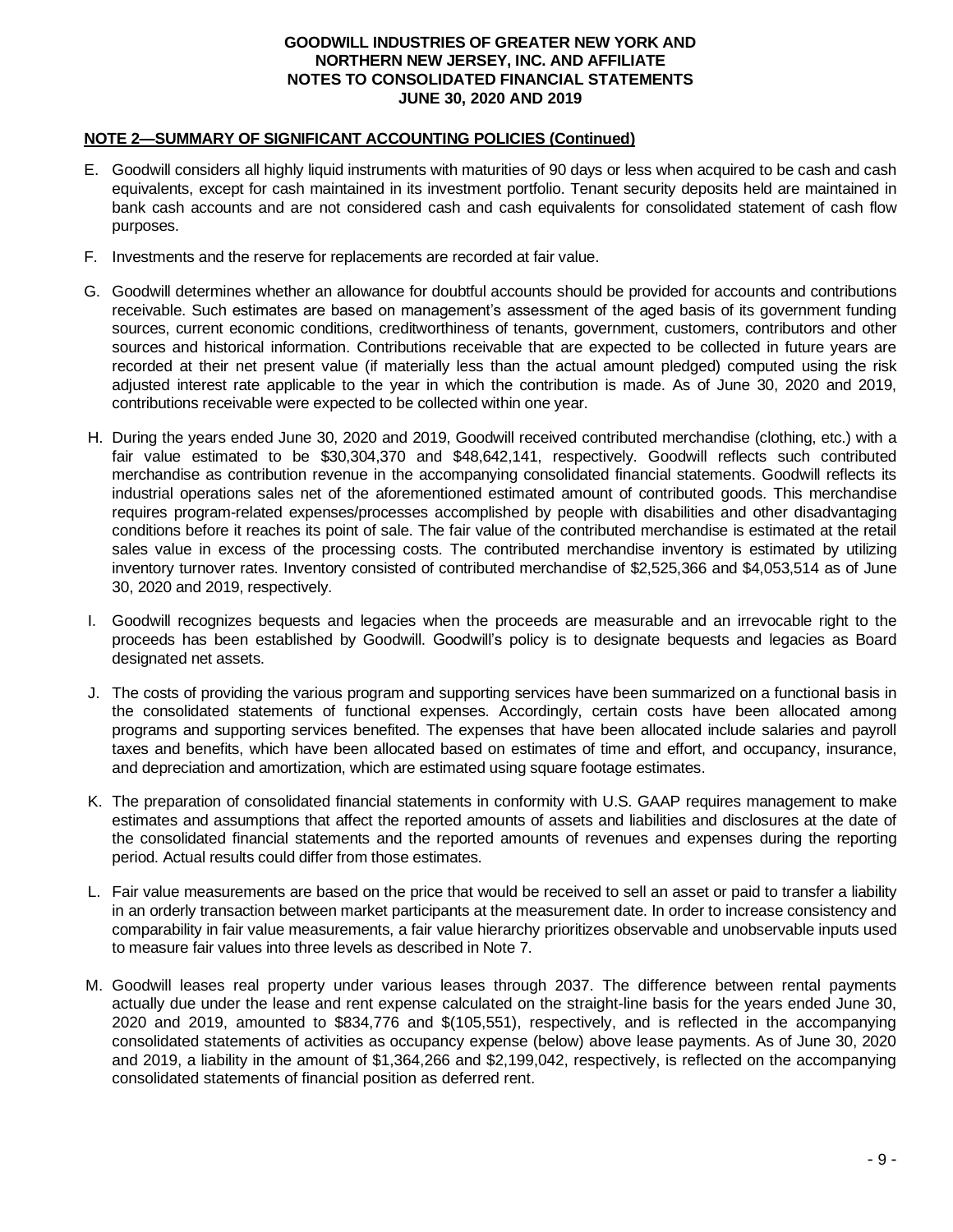#### **NOTE 2—SUMMARY OF SIGNIFICANT ACCOUNTING POLICIES (Continued)**

- N. Unconditional promises to give that are expected to be collected within one year are recorded at net realizable value. Unconditional promises to give that are expected to be collected in future years are recorded at the present value of their estimated future cash flows. The discounts on those amounts are computed using riskadjusted interest rates applicable to the years in which the promises are received. Amortization of the discounts is included in contributions revenue. Conditional promises to give are not included as contribution revenue until the conditions are substantially met.
- O. Goodwill recognizes contributions when cash, securities or other assets, an unconditional promise to give; or a notification of a beneficial interest is received. Conditional promises to give – that is, those with a measurable performance or other barrier and a right of a return – are not recognized until the conditions on which they depend have been met.

Goodwill's revenue is derived from cost-reimbursable federal and state contracts, which are conditioned upon certain performance requirements and/or the incurrent of allowable qualifying expenses. Amounts received are recognized as revenue when Goodwill has incurred expenditures in compliance with specific contract or grant provisions. Amounts received prior to incurring qualifying expenditures are reported as refundable advances in the consolidated statement of financial position. Goodwill received cost-reimbursable grants of \$26,369,655 that have not been recognized at June 30, 2020 because qualifying expenditures have not yet been incurred, with an advance payment of \$5,729,482 recognized in the consolidated statement of financial position as a refundable advance.

- P. FASB ASU 2018-08, "Clarifying the Scope and Accounting Guidance for Contributions Received and Contributions Made" (Topic 958) was adopted by Goodwill for the year ended June 30, 2020. The core guidance is to assist entities in evaluating whether transactions should be accounted for as contributions (nonreciprocal transactions) or as exchange (reciprocal) transactions and determining whether a contribution is conditional. The adoption of ASU 2018-08 did not result in changes as the funding received from contributors are nonreciprocal transactions where the contributors do not receive direct benefit.
- Q. Certain line items in the June 30, 2019 consolidated financial statements have been reclassified to conform to the June 30, 2020 presentation. These changes had no impact on the change in net assets for the year ended June 30, 2019.

#### **NOTE 3—LIQUIDITY AND AVAILABILITY OF RESOURCES TO MEET GENERAL EXPENDITURES**

Goodwill regularly monitors liquidity required to meet its operating needs and other contractual commitments, while also striving to maximize the investment of its available funds. For purposes of analyzing resources available to meet general expenditures over a 12-month period, Goodwill considers all expenditures related to its ongoing programs and supporting services to be general expenditures.

Goodwill's investment funds consist of Board-designated net assets and donor-restricted endowment funds. The endowment is not available for general expenditure, although there is an annual appropriation from the endowment funds for operations as more fully described in Note 13. Goodwill also has a line of credit available as more fully described in Note 10.

Goodwill entered into agreements to sell property and equipment, as further described in Note 6. Proceeds from the sales will be available for operations and improve liquidity for future periods.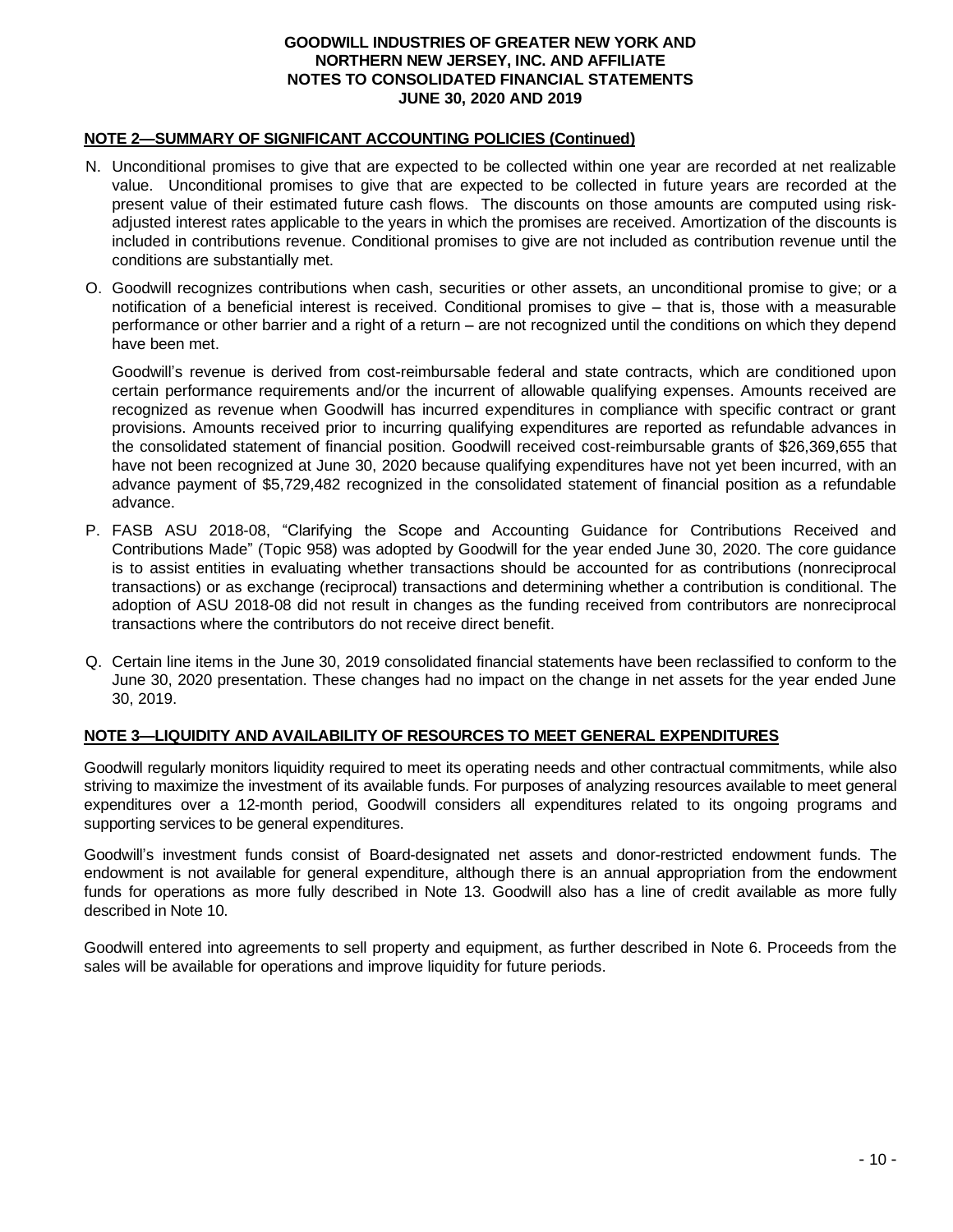#### **NOTE 3—LIQUIDITY AND AVAILABILITY OF RESOURCES TO MEET GENERAL EXPENDITURES (Continued)**

Financial assets available for general expenditure within one year of the consolidated statement of financial position date, without donor or other restrictions limiting their use, were as follows as of June 30, 2020:

| Cash and cash equivalents         | 18,715,802     |
|-----------------------------------|----------------|
| Accounts receivable               | 10,668,617     |
| Contributions receivable          | 44.933         |
| Investments                       | 23,766,399     |
|                                   | 53,195,751     |
| Less: Donor-restricted net assets | (841, 337)     |
| Less: Board-designated net assets | (21, 402, 097) |
| Net book value                    | 30.952.317     |

Financial assets available for general expenditure within one year of the consolidated statement of financial position date, without donor or other restrictions limiting their use, were as follows as of June 30, 2019:

| Cash and cash equivalents         | \$<br>1.684.260 |
|-----------------------------------|-----------------|
| Accounts receivable               | 10,961,318      |
| Contributions receivable          | 39.208          |
| Investments                       | 23,070,907      |
|                                   | 35,755,693      |
| Less: donor-restricted net assets | (841, 337)      |
| Less: Board-designated net assets | (22, 114, 948)  |
| Net book value                    | 12,799,408      |
|                                   |                 |

#### **NOTE 4—RESERVE FOR REPLACEMENTS**

A regulatory agreement between GIHC and HUD requires that GIHC maintain a reserve fund for replacements under the control of the New York City Housing Development Corporation. The funds are periodically used with the consent of HUD. As of June 30, 2020, the funds were part of the sale described in Note 1 and were transferred to the Agency at closing. As of June 30, 2019, the funds were invested in United States Treasury notes.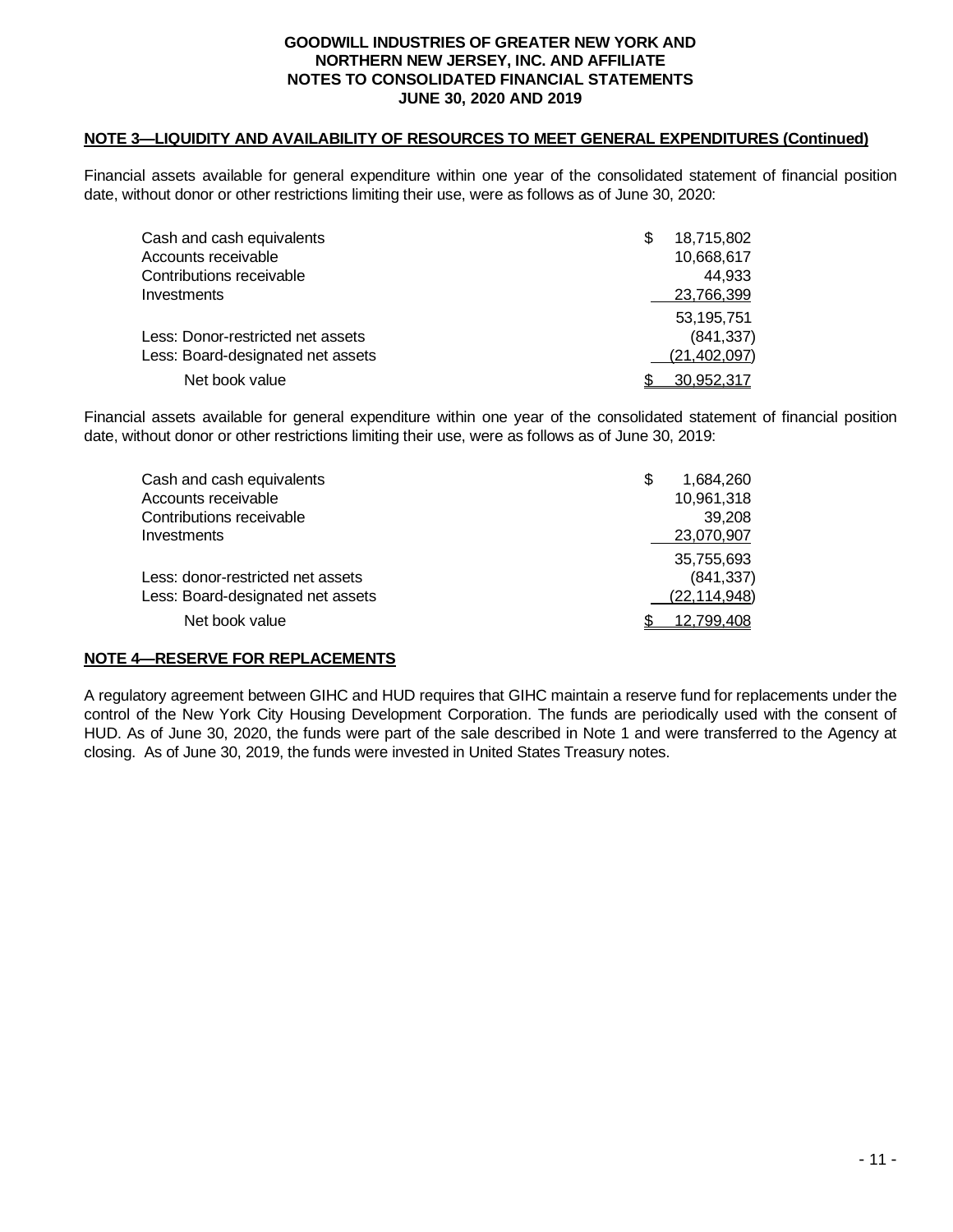#### **NOTE 5—ACCOUNTS RECEIVABLE**

Accounts receivable consists of the following as of June 30:

|                                                        | 2020         | 2019             |
|--------------------------------------------------------|--------------|------------------|
| Government Sources                                     |              |                  |
| New York City Human Resources Administration           | \$3,621,055  | \$<br>2,819,865  |
| New York State Vocational and Educational Services for |              |                  |
| Individuals with Disabilities                          | 41,360       | 177,592          |
| New York City Department of Youth and Community        |              |                  |
| Development                                            | 5,089        | 17,579           |
| New York State Office for People with Developmental    |              |                  |
| <b>Disabilities</b>                                    | 1,366,953    | 1,576,580        |
| New York City Office of Mental Health                  | 406,357      | 337,218          |
| New York City Department of Health and Mental Hygiene  | 237,332      | 831,650          |
| Other                                                  | 970,700      | 495,133          |
| Industrial operations and other:                       |              |                  |
| GoodTemps (a temporary staffing service for employers) | 1,710,537    | 4,188,803        |
| Others:                                                |              |                  |
| Janitorial Services                                    | 208,453      | 133,933          |
| New York State Industries for the Disabled             | 926,054      | 517,963          |
| Salvage                                                | 559,485      | 20,094           |
| Tenants receivable                                     |              | 478,250          |
| Escrow - Due from Sale of Affiliate                    | 715,000      |                  |
| Other receivables                                      | 410,736      | 309,927          |
| Subtotal                                               | 11,179,111   | 11,904,587       |
| Less: allowance for doubtful accounts                  | (510,494)    | (943,269)        |
|                                                        | \$10,668,617 | 10,961,318<br>\$ |

#### **NOTE 6—PROPERTY AND EQUIPMENT**

Property and equipment consist of the following as of June 30:

|                                                    | 2020             | 2019         | <b>Estimated Useful</b><br>Lives |
|----------------------------------------------------|------------------|--------------|----------------------------------|
| Equipment                                          | \$<br>23,776,326 | 22,791,055   | 3-10 years                       |
| Leasehold improvements                             | 19,132,695       | 16,312,551   | 2-12 years                       |
| <b>Transportation equipment</b>                    | 847,577          | 847,577      | 5 years                          |
| Construction-in-progress (see below)               | 1,587,017        | 116,303      |                                  |
| <b>Collection boxes</b>                            | 145,042          | 145,042      | 5 years                          |
| Total cost                                         | 45,488,657       | 40,212,528   |                                  |
| Less: accumulated depreciation and<br>amortization | (38, 745, 294)   | (36,203,924) |                                  |
| Net book value                                     | 6,743,363        | 4,008,604    |                                  |

During the year ended June 30, 2020, Goodwill disposed of equipment with an original cost of \$446,610, and associated depreciation of \$230,596.

Goodwill is involved in a variety of construction projects as of June 30, 2020, whereby Goodwill will incur additional costs subsequent to June 30, 2020.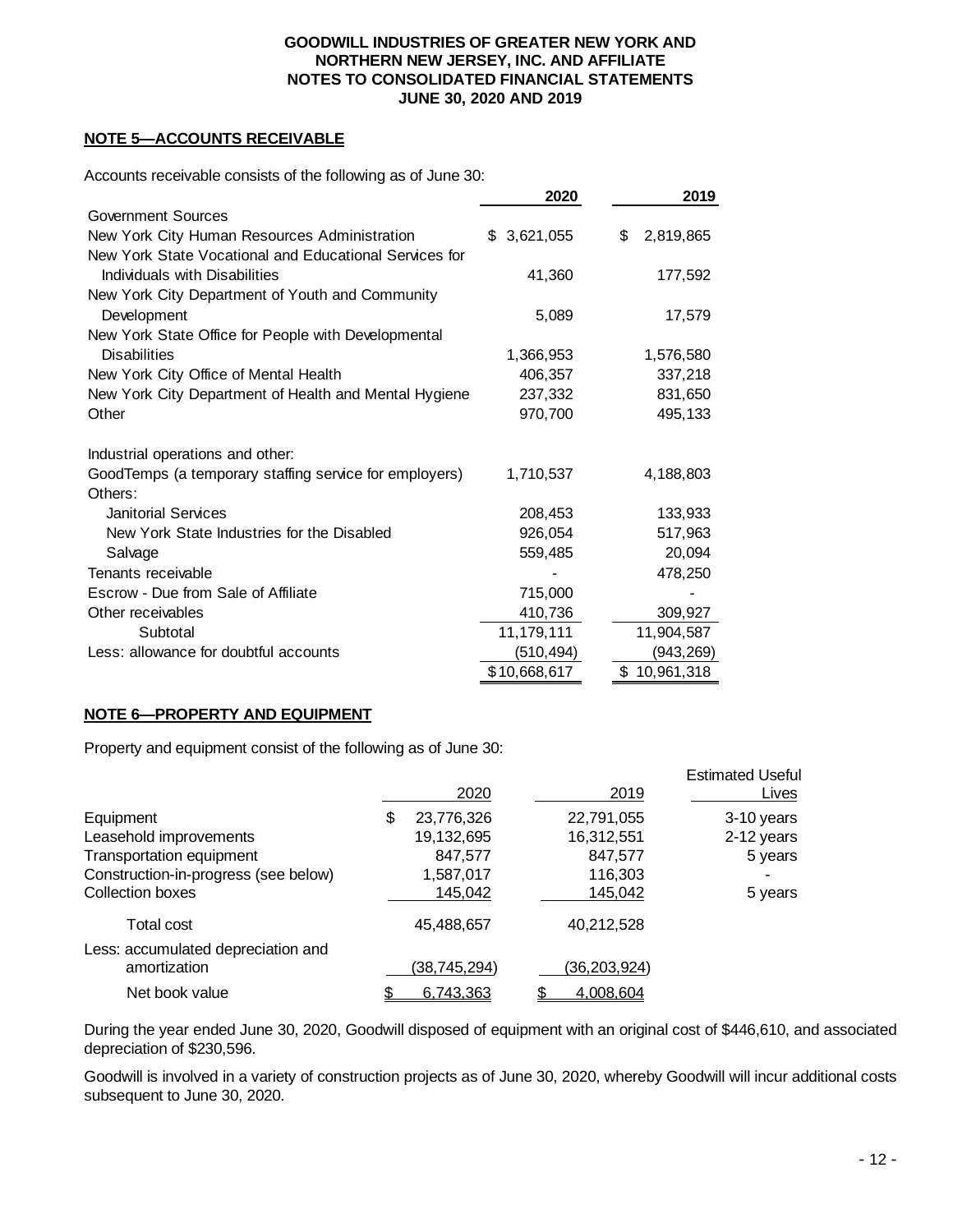#### **NOTE 6—PROPERTY AND EQUIPMENT (Continued)**

Depreciation and amortization expense for the years ended June 30, 2020 and 2019, amounted to \$2,771,966 and \$2,424,032, respectively.

During the year ended June 30, 2019, Goodwill entered into an agreement to sell a building in Astoria, NY for an approximate purchase price of \$14.4 million, subject to adjustments set forth in the purchase and sale agreement. On November 2, 2020, the sale of the building was completed. The related property and equipment have been classified as assets held for sale on the accompanying consolidated statements of financial position.

#### **NOTE 7—INVESTMENTS**

Investments consist of the following as of June 30:

|                                                              | 2020       | 2019       |
|--------------------------------------------------------------|------------|------------|
| Money market funds                                           | 1,821,266  | 1,726,394  |
| Equities                                                     | 11.944.813 | 11,019,542 |
| Fixed income funds                                           | 4,460,652  | 4,670,339  |
| Limited partnerships (primarily consisting of listed stocks) | 5,539,668  | 5,654,632  |
|                                                              | 23.766.399 | 23,070,907 |

Investments are subject to market volatility that could substantially change their carrying value in the near term.

Investment activity (including endowment earnings appropriation of \$1,070,840 and \$1,010,685, respectively) consists of the following for the years ended June 30:

|                                    | 2020       | 2019       |
|------------------------------------|------------|------------|
| Realized gains on investment sales | 369.364    | 1,056,464  |
| Unrealized (losses) on investments | (755, 153) | (653, 349) |
| Interest and dividend income       | 509.542    | 464.922    |
| Less: investment fees              | (45, 652)  | (21, 649)  |
|                                    | 78.101     | 846.388    |

The fair value hierarchy defines three levels as follows:

Level 1 – Valuations based on quoted prices (unadjusted) in an active market that are accessible at the measurement date for identical assets or liabilities. The fair value hierarchy gives the highest priority to Level 1 inputs.

Level 2 – Valuations based on observable inputs other than Level 1 prices such as quoted prices for similar assets or liabilities; quoted prices in inactive markets; or model-derived valuations in which all significant inputs are observable or can be derived principally from or corroborated with observable market data.

Level 3 – Valuations based on unobservable inputs are used when little or no market data is available. The hierarchy gives lowest priority to Level 3 inputs.

In determining fair value, Goodwill utilizes valuation techniques that maximize the use of observable inputs and minimize the use of unobservable inputs to the extent possible in its assessment of fair value. Following is a description of the valuation methodologies used for assets measured at fair value.

#### **Money market funds:**

Money market funds are valued at the net asset value ("NAV") at a constant \$1.00 per share.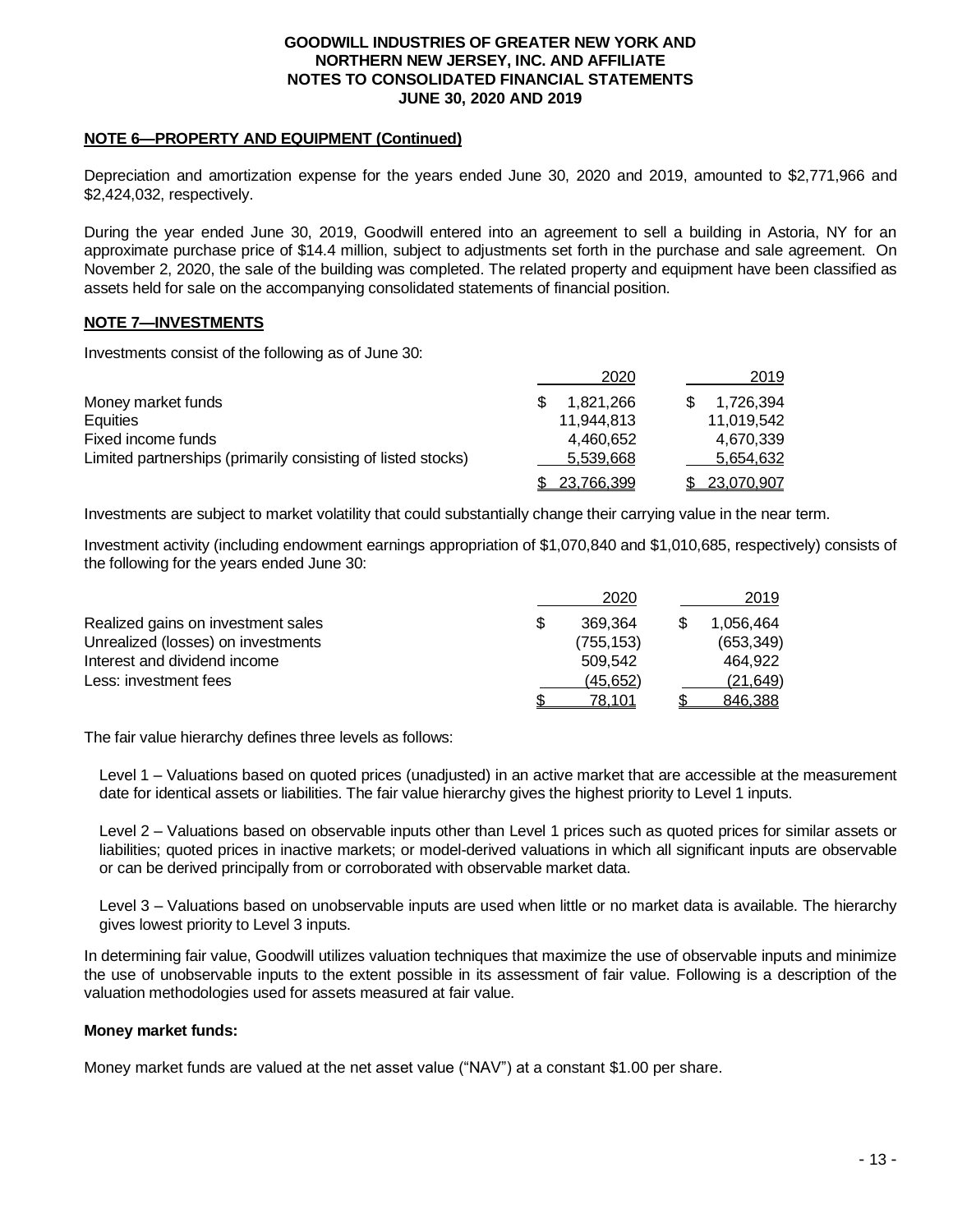#### **NOTE 7—INVESTMENTS (Continued)**

#### **Equities:**

Equity securities are valued at the closing price reported on the active market on which the individual securities are traded.

#### **Fixed income mutual funds:**

Fixed income mutual funds are valued at the closing price reported in the active market in which the fund is traded.

#### **U.S. Treasury notes:**

U.S. Treasury notes are valued at the closing price reported in the active market in which the individual securities are traded.

#### **Limited partnerships – equity securities:**

Investments in limited partnerships are valued using NAV as a practical expedient. The majority of the underlying investments of the limited partnerships consist of common stock, preferred stock, money market funds and debt instruments, which are generally classified as Level 1 investments in the partnership's audited financial statements.

Financial assets carried at fair value at June 30, 2020, are classified in the table as follows:

|                                                                        | Level 1          |    | Total      |
|------------------------------------------------------------------------|------------------|----|------------|
| Assets Carried at Fair Value:                                          |                  |    |            |
| Investments:                                                           |                  |    |            |
| Money market funds                                                     | \$<br>1,821,265  | S  | 1,821,265  |
| Equities                                                               | 11,944,813       |    | 11,944,813 |
| Fixed income mutual funds                                              | 4,460,653        |    | 4,460,653  |
| Subtotal                                                               | 18,226,731       |    | 18,226,731 |
|                                                                        | \$<br>18,226,731 | \$ | 18,226,731 |
| Investments measured using net asset<br>value as a practical expedient |                  |    | 5,539,668  |
| Total investments, at fair value                                       |                  |    | 23,766,399 |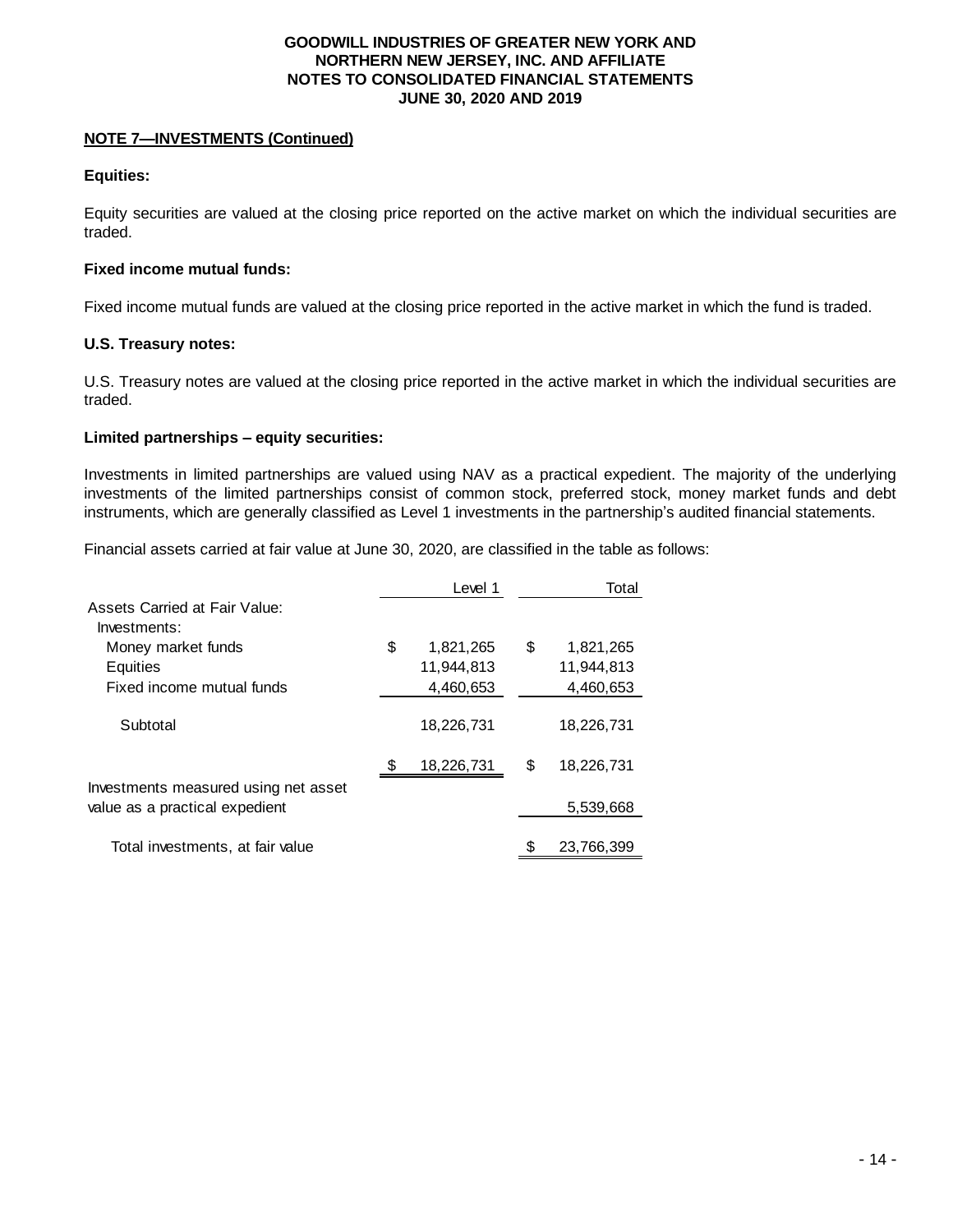#### **NOTE 7—INVESTMENTS (Continued)**

|                                               |    | Level 1    | Total            |
|-----------------------------------------------|----|------------|------------------|
| Assets Carried at Fair Value:<br>Investments: |    |            |                  |
| Money market funds                            | \$ | 1,726,394  | \$<br>1,726,394  |
| Equities                                      |    | 11,019,542 | 11,019,542       |
| Fixed income mutual funds                     |    | 4,670,339  | 4,670,339        |
| Subtotal                                      |    | 17,416,275 | 17,416,275       |
| Reserve for replacements:                     |    |            |                  |
| U.S. Treasury notes                           |    | 471,072    | 471,072          |
| Investments measured using net asset          | S  | 17,887,347 | \$<br>17,887,347 |
| value as a practical expedient                |    |            | 5,654,632        |
| Total investments, at fair value              |    |            | 23,541,979       |

Financial assets carried at fair value at June 30, 2019, are classified in the table as follows:

The following table summarizes investments for which fair value is measured using the net asset value per share practical expedient as of June 30, 2020 and 2019:

|                     | Fair Value<br>at June 30. 2020 | Fair Value<br>at June 30, 2019 |     | Unfunded<br>Commitment | Redemption<br>Frequency | Redemption<br>Notice Period |
|---------------------|--------------------------------|--------------------------------|-----|------------------------|-------------------------|-----------------------------|
| Limited partnership | 5.539.668 \$ 5.654.632         |                                | S S |                        | Monthly                 | 10 davs                     |

The investment objective of the partnership is to seek capital appreciation by investing primarily in equity securities (and securities convertible into equity securities) issued by non-U.S. issuers.

#### **NOTE 8—DEFERRED REVENUE/DUE TO FUNDING SOURCES**

Included in deferred revenue/due to funding sources as of June 30, 2020 and 2019, was a Community Support Program ("CSP") Medicaid liability due to the New York State Office of Mental Health ("NYS OMH") amounting to \$1,899,762.

The balance represents advances received from various funding sources under government grants for which Goodwill has not yet met the grant conditions or provided the services. In addition, it includes amounts due to government agencies for advances received during current and prior years. Such amounts will be recouped by the funding sources.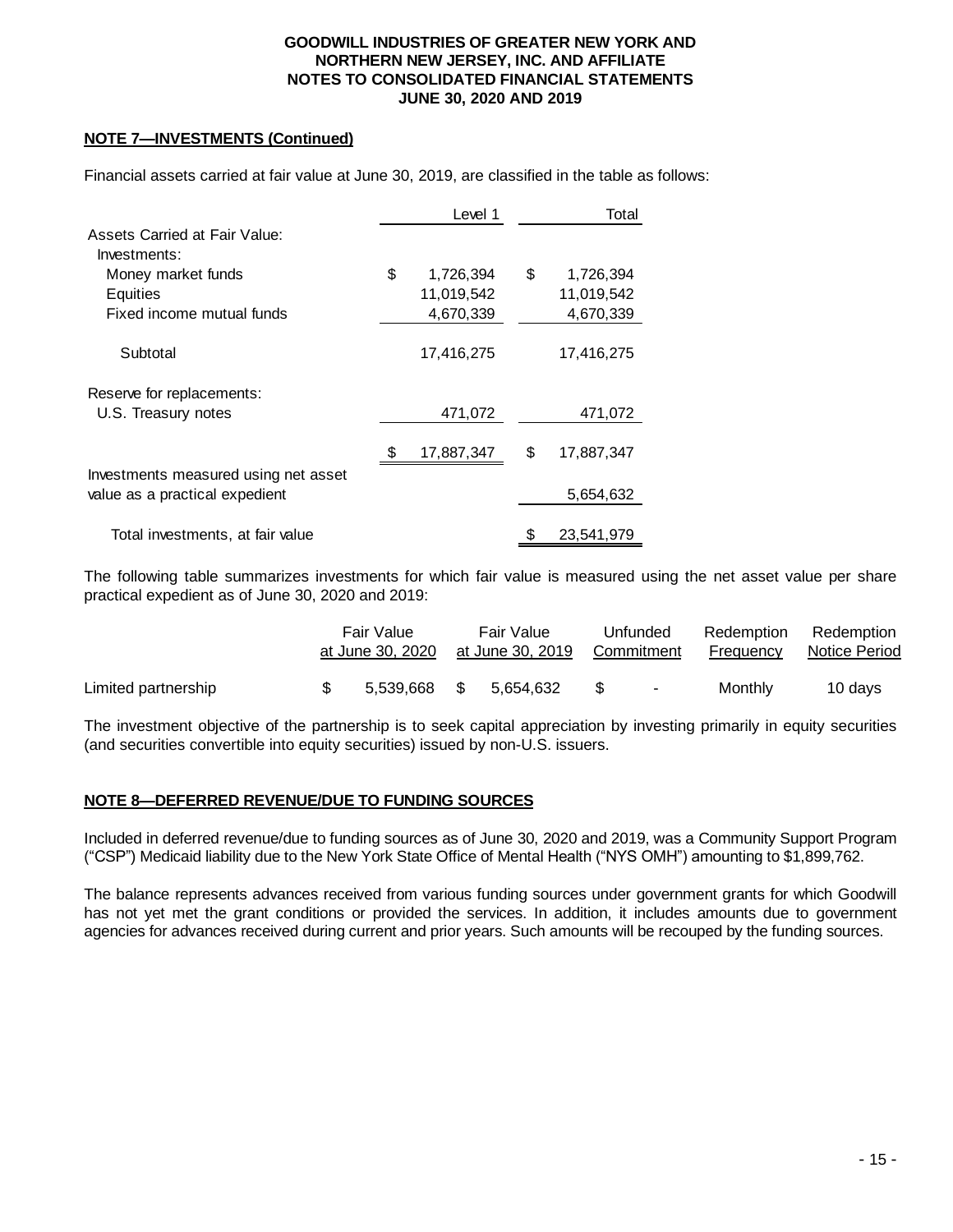#### **NOTE 9—MORTGAGES PAYABLE**

Mortgages payable consist of the following as of June 30:

|                                            |                   | Annual        | Due                         |
|--------------------------------------------|-------------------|---------------|-----------------------------|
|                                            | 2019              | Interest Rate | Date                        |
| HUD insured note<br>Subordinate note - HDC | 52.297<br>835,000 | 8.500%        | 8/1/2019<br>7.757% 8/1/2019 |

\$ 887,297

The HUD insured note was payable to the New York City Housing Development Corporation ("HDC") and was secured by GIHC's property located in Astoria, Queens, New York, as well as the rental receipts. This mortgage was secured by HUD pursuant to Section 223(f) of the National Housing Act. The monthly payment was \$26,436, applied first to interest with the balance to principal. HUD was obligated, pursuant to an agreement for interest reduction payments, to pay HDC the difference between the debt service computed at the actual mortgage rate of 8.50% annually and the debt service computed at 1% annually, up to an annual maximum of \$225,756. The actual subsidy of GIHC's interest expense was \$57,100 and \$207,814 for the years ended June 30, 2020 and 2019, respectively. The HUD note was fully satisfied in August 2019.

The second mortgage was payable to HDC and was secured by GIHC's property located in Astoria, Queens, New York, as well as the rents. The monthly payment was \$5,398, applied first to interest with the balance to principal. The second mortgage was fully satisfied at the closing of the sale of GIHC on December 23, 2019. During the years ended June 30, 2020 and 2019, no payments were applied to principal. HUD was obligated, pursuant to an agreement for interest reduction payments, to pay HDC the difference between the debt service computed at the actual mortgage rate of 7.757% annually and the debt service computed at 1% annually, up to an annual maximum of \$44,929. The actual subsidy of GIHC's interest expense was \$22,464 and \$44,929 for the years ended June 30, 2020 and 2019, respectively. Such amounts are included in fees and grants from governmental agencies on the accompanying consolidated financial statements.

#### **NOTE 10—LINE OF CREDIT**

The Agency has a line of credit with a bank that has a maximum borrowing limit of \$5,000,000 and expires April 2021. Interest charged by the bank is equal to the LIBOR rate plus 1.60 percentage points (1.79% as of June 30, 2020). As of June 30, 2020 and 2019, Goodwill has outstanding borrowings of \$5,000,000 and \$2,000,000, respectively. The outstanding balance as of January 14, 2021, amounted to \$5 million. The interest expense for the line of credit for the years ended June 30, 2020 and 2019, amounted to \$57,945 and \$104,612, respectively.

#### **NOTE 11—LOAN PAYABLE**

The Agency borrowed \$1,000,000 from Goodwill Industries International. The loan is repayable in monthly installments, bears interest at 3.5% and matures in July 2020. The loan is secured by the Agency's future revenue. Interest expense for the loan amounted to \$3,555 and \$13,999 for the years ended June 30, 2020 and 2019, respectively. The remaining principal balance at June 30, 2020 of \$20,422 was repaid in July 2020.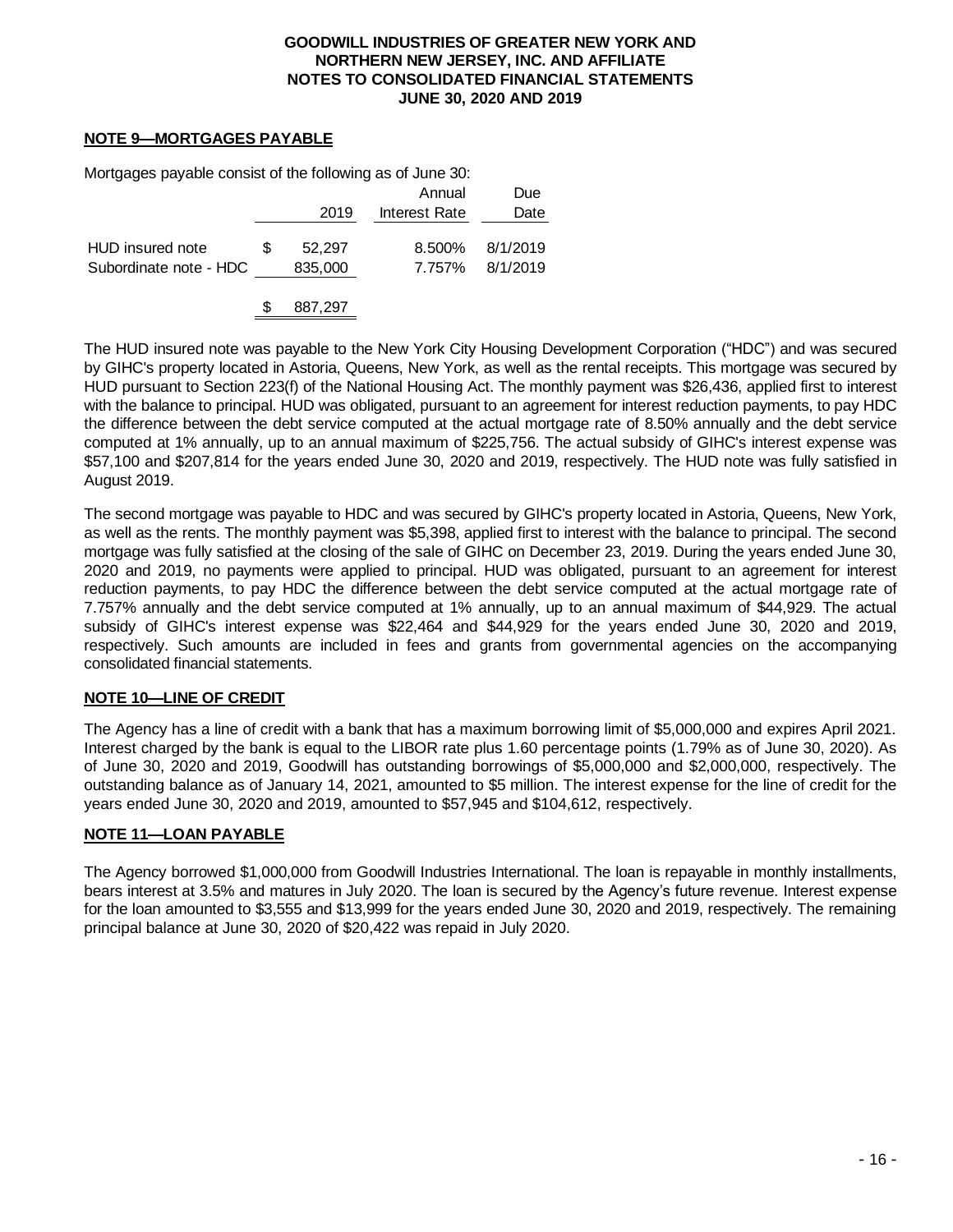#### **NOTE 12―EQUIPMENT LOAN PAYABLE**

During the year ended June 30, 2019, Goodwill signed capital leases secured by their equipment. Goodwill signed three additional leases during the year ended June 30, 2020. The leases are payable in monthly installments through December 2024 and bear interest at approximately 4 percent.

Future minimum lease payments for each of the years subsequent to June 30, 2020 were as follows:

| 2021 | \$<br>830,328 |
|------|---------------|
| 2022 | 830,328       |
| 2023 | 822,301       |
| 2024 | 641,761       |
| 2025 | 114.595       |
|      | 3.239.313     |

#### **NOTE 13—NET ASSETS WITH DONOR RESTRICTIONS**

Net assets with donor restrictions consisted of the following as of June 30:

|                                   | 2020    | 2019    |
|-----------------------------------|---------|---------|
| Program services                  | 51.459  | 51.459  |
| Donor-restricted endowment corpus | 789.878 | 789,878 |
|                                   | 841.337 | 841.337 |

There were no net assets released from restrictions during the year ended June 30, 2020 and \$42,500 were released during the year ended June 30, 2019.

#### **NOTE 14—ENDOWMENT NET ASSETS**

Endowment net assets consist of donor-restricted and Board designated endowment funds. As required by U.S. GAAP, net assets associated with endowment funds are classified and reported based on the existence or absence of donor-imposed restrictions. See Note 2C for details on how Goodwill maintains its net assets.

New York State adopted as law the New York Prudent Management of Institutional Funds Act ("NYPMIFA") on September 17, 2010. NYPMIFA creates a rebuttable presumption of imprudence if an organization appropriates more than 7% of a donor-restricted permanent endowment fund's fair value (averaged over a period of not less than the preceding five years) in any year. Any unappropriated earnings are reflected as net assets with donor restrictions until appropriated. All earnings have been appropriated and designated by the Board of Directors as of June 30, 2020 and 2019.

Goodwill's Board of Directors has interpreted NYPMIFA as allowing Goodwill to appropriate for expenditure or accumulate so much of an endowment fund as Goodwill determines is prudent for the uses, benefits, purposes, and duration for which the endowment fund is established, subject to the intent of the donor as expressed in the gift instrument.

Goodwill has adopted investment and spending policies that attempt to achieve growth of both principal value and income over time sufficient to preserve or increase the purchasing power of the assets of endowed funds and to provide a predicable stream of funding for programs supported by its endowment and other board-designated commitments reflected in the annual operating budget. The investment policy adopted by the Board of Directors sets forth a quarterly withdrawal rate of 5% on the average quarterly closing fair market value of the previous 20 quarters.

The policy for valuing Goodwill's investments is disclosed in Notes 2F and 2L. In accordance with U.S. GAAP, organizations are required to disclose any deterioration of the fair value of assets associated with donor-restricted endowment funds that fall below the level the donor requires the organization to retain in perpetuity. Goodwill has not incurred such deficiencies in its endowment funds as of June 30, 2020 and 2019.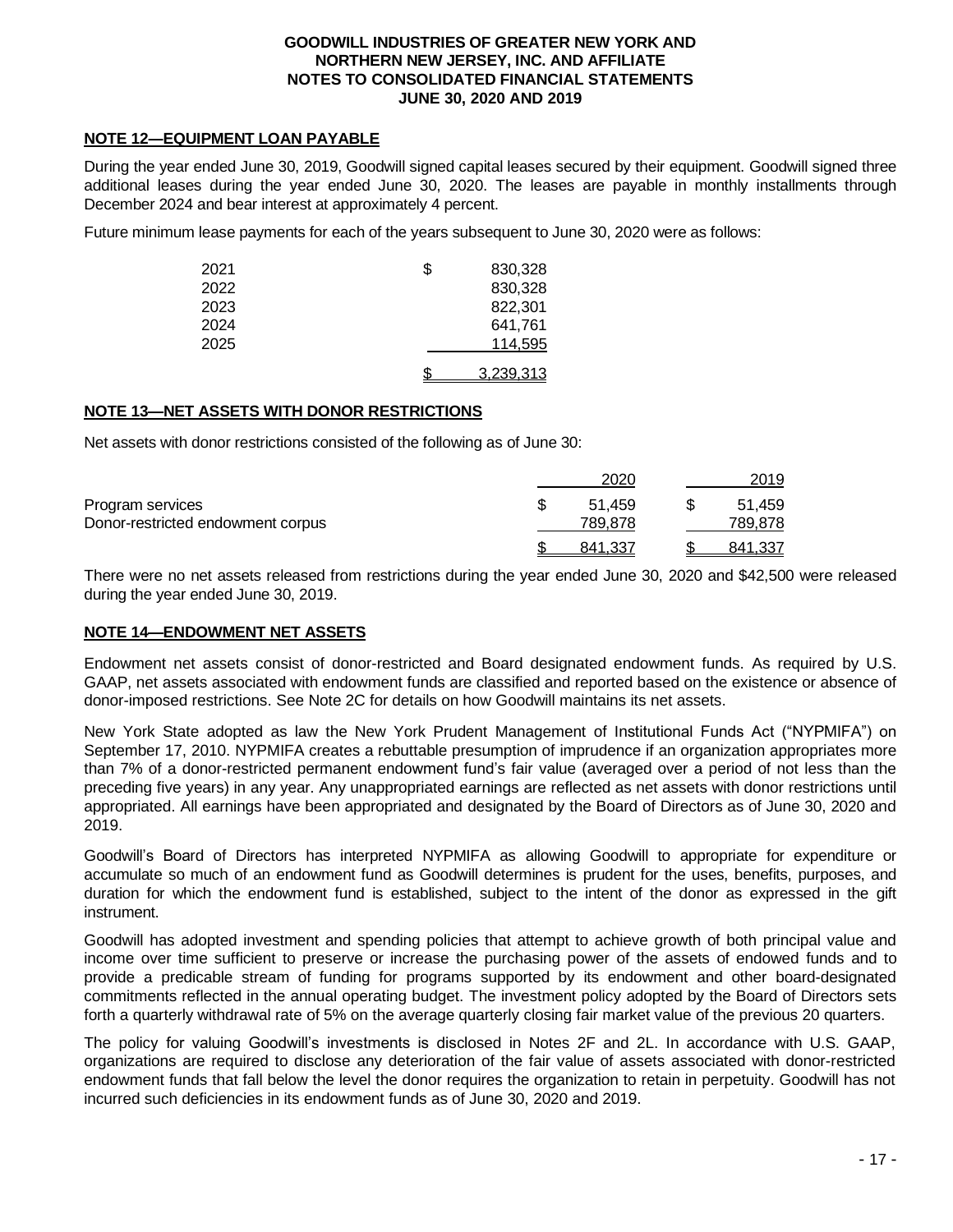#### **NOTE 14—ENDOWMENT NET ASSETS (Continued)**

Changes in endowment net assets for year ended June 30, 2020, are as follows:

|                                         | Board         |    | Endowment      |                   |
|-----------------------------------------|---------------|----|----------------|-------------------|
|                                         | Designated    |    | Corpus         | Total             |
| Investment activity:                    |               |    |                |                   |
| Interest and dividends                  | \$<br>492,221 | \$ | 17,321         | \$<br>509,542     |
| Realized gains                          | 356,808       |    | 12,556         | 369,364           |
| Unrealized losses                       | (729,483)     |    | (25, 670)      | (755, 153)        |
| Investment fees                         | (44, 100)     |    | (1, 552)       | (45, 652)         |
|                                         | 75,446        |    | 2,655          | 78,101            |
| Appropriated and transferred to board   |               |    |                |                   |
| designated                              | 2,655         |    | (2,655)        |                   |
| Contributions                           | 279,888       |    |                | 279,888           |
| Endowment earnings appropriation        | (1,070,840)   |    |                | (1,070,840)       |
| Change in endowment net assets          | (712, 851)    |    |                | (712, 851)        |
| Endowment net assets, beginning of year | 22,114,948    |    | 789,878        | 22,904,826        |
| Endowment net assets, end of year       | 21,402,097    | S. | <u>789,878</u> | <u>22,191,975</u> |

Changes in endowment net assets for year ended June 30, 2019, are as follows:

|                                         | Board<br>Designated | Endowment<br>Corpus | Total             |
|-----------------------------------------|---------------------|---------------------|-------------------|
| Investment activity:                    |                     |                     |                   |
| Interest and dividends                  | \$<br>449,118       | \$<br>15.804        | \$<br>464,922     |
| Realized gains                          | 1,020,552           | 35,912              | 1,056,464         |
| Unrealized losses                       | (631, 140)          | (22, 209)           | (653, 349)        |
| Investment fees                         | (20, 919)           | (730)               | (21, 649)         |
|                                         | 817,611             | 28,777              | 846,388           |
| Appropriated and transferred to board   |                     |                     |                   |
| designated                              | 28,777              | (28, 777)           |                   |
| Contributions                           | 401,150             |                     | 401,150           |
| Endowment earnings appropriation        | (1,010,685)         |                     | (1,010,685)       |
| Change in endowment net assets          | 236,853             |                     | 236,853           |
| Endowment net assets, beginning of year | 21,878,095          | 789,878             | 22,667,973        |
| Endowment net assets, end of year       | 22.114.948          | 789.878             | <u>22.904.826</u> |

Endowment net assets of \$22,191,975 and \$22,904,826 as of June 30, 2020 and 2019, respectively, are included in investments in the accompanying consolidated statements of financial position.

#### **NOTE 15—PENSION PLANS**

Goodwill has three pension plans covering all qualifying employees. The first plan is maintained by the Agency and is a qualified money purchase defined contribution pension plan covering all eligible employees. The Agency suspended the matching contribution during the year ended June 30, 2018. Employer contributions amounted to \$189,409 and \$0 for the years ended June 30, 2020 and 2019. The second plan is a 403(b) Plan maintained by the Agency that only provides for employee contributions.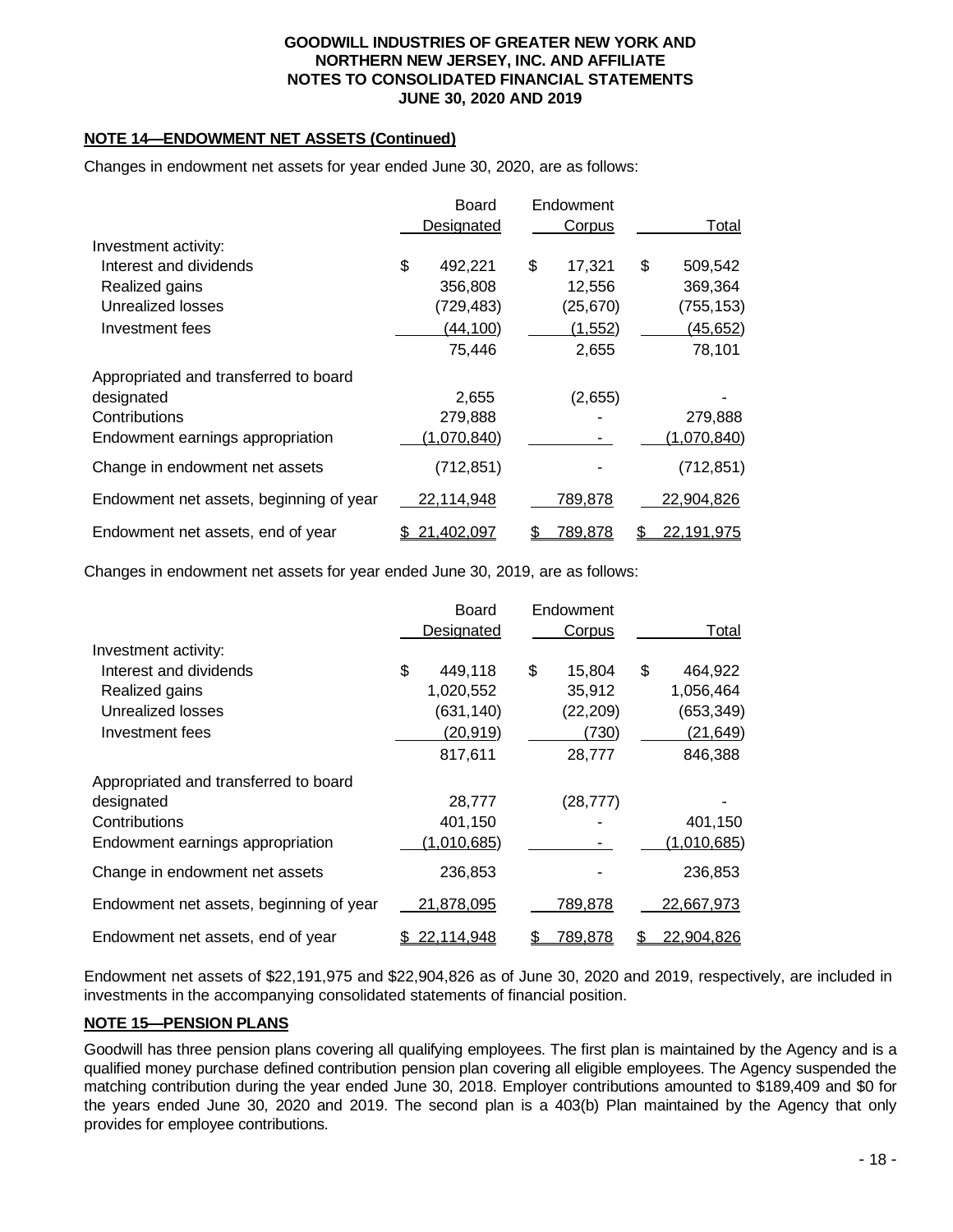#### **NOTE 15—PENSION PLANS (Continued)**

The third plan is maintained by GIHC, a participant in a multi-employer pension plan covering its union employees. GIHC contributes to the Building Service 32BJ Pension Fund (the "Plan"), a multi-employer, non-contributory defined benefit pension plan. The Plan provides retirement benefits to eligible participants employed in the building service industry who are covered under collective bargaining agreements. The Plan is administered by a Board of Trustees ("Trustees"). The Plan is subject to the provisions of the Employee Retirement Income Security Act of 1974.

The risks of participating in multi-employer pension plans are different from single-employer plans in that: assets contributed to a multi-employer plan by one employer may be used to provide benefits to employees of other participating employers; if a participating employer stops contributing to the plan, the unfunded obligations of the plan may be borne by the remaining participating employers; and if GIHC stops participating in the multi-employer plan, GIHC may be required to pay the plan an amount based on the underfunded status of the plan, referred to as a withdrawal liability.

According to the audited financial statements of the Plan, the actuary certified that for the Plan year beginning July 1, 2017, the Plan was in critical status (funded percentage is less than 65%), also known as the "red zone" under the Pension Protection Act ("PPA"). The significance of entering critical status is that the Plan's Trustees are required by law to adopt a rehabilitation plan, consistent with the requirements of the PPA, designed to improve the Plan's funding over a period of years. The Trustees adopted a rehabilitation plan consistent with this requirement. The Plan will emerge from critical status when its actuary certifies for a plan year that the Plan is not projected to have an accumulated funding deficiency for the plan year or any of the nine succeeding plan years. Pursuant to the PPA, a surcharge is imposed on all contributing employers.

GIHC's pension contributions for the years ended June 30, 2020 and 2019, were \$3,931 and \$7,863, respectively. GIHC has not contributed more than 5% of the total contribution to the Plan.

|                     |                |         | PPA Zone      |               |           |            |
|---------------------|----------------|---------|---------------|---------------|-----------|------------|
|                     |                |         | <b>Status</b> |               |           |            |
|                     |                |         | Plan          |               |           |            |
|                     |                |         | Years         |               |           | Expiration |
|                     |                |         | $7/1/17$ to   | FIP/RP        |           | Date of    |
|                     | Employer       | Pension | 6/30/18       | <b>Status</b> |           | Collective |
|                     | Identification | Plan    | $7/1/18$ to   | Pending/      | Surcharge | Bargaining |
| Pension Plan        | Number         | Number  | 6/30/19       | Implemented   | Imposed   | Agreements |
| <b>Building</b>     |                |         |               |               |           |            |
| Service 32BJ        |                |         |               |               |           |            |
| <b>Pension Fund</b> | 13-1879376     | 001     | Red           | Yes           | None      | None       |

As discussed in Note 1, GIHC's purchase-sale agreement provided that all liability related to the underfunded pension was transferred to the purchase upon completion of the air rights transfer.

#### **NOTE 16—COMMITMENTS AND CONTINGENCIES**

A. Pursuant to Goodwill's contractual relationships with certain governmental funding sources, outside governmental agencies have the right to examine the books and records of Goodwill involving transactions relating to these contracts. The accompanying consolidated financial statements make no provision for possible disallowances or payback other than discussed in Note 8. In addition, certain agreements provide that some property and equipment, or portions thereof, either owned by or on loan to Goodwill must be utilized by Goodwill to continue owning and/or using these assets.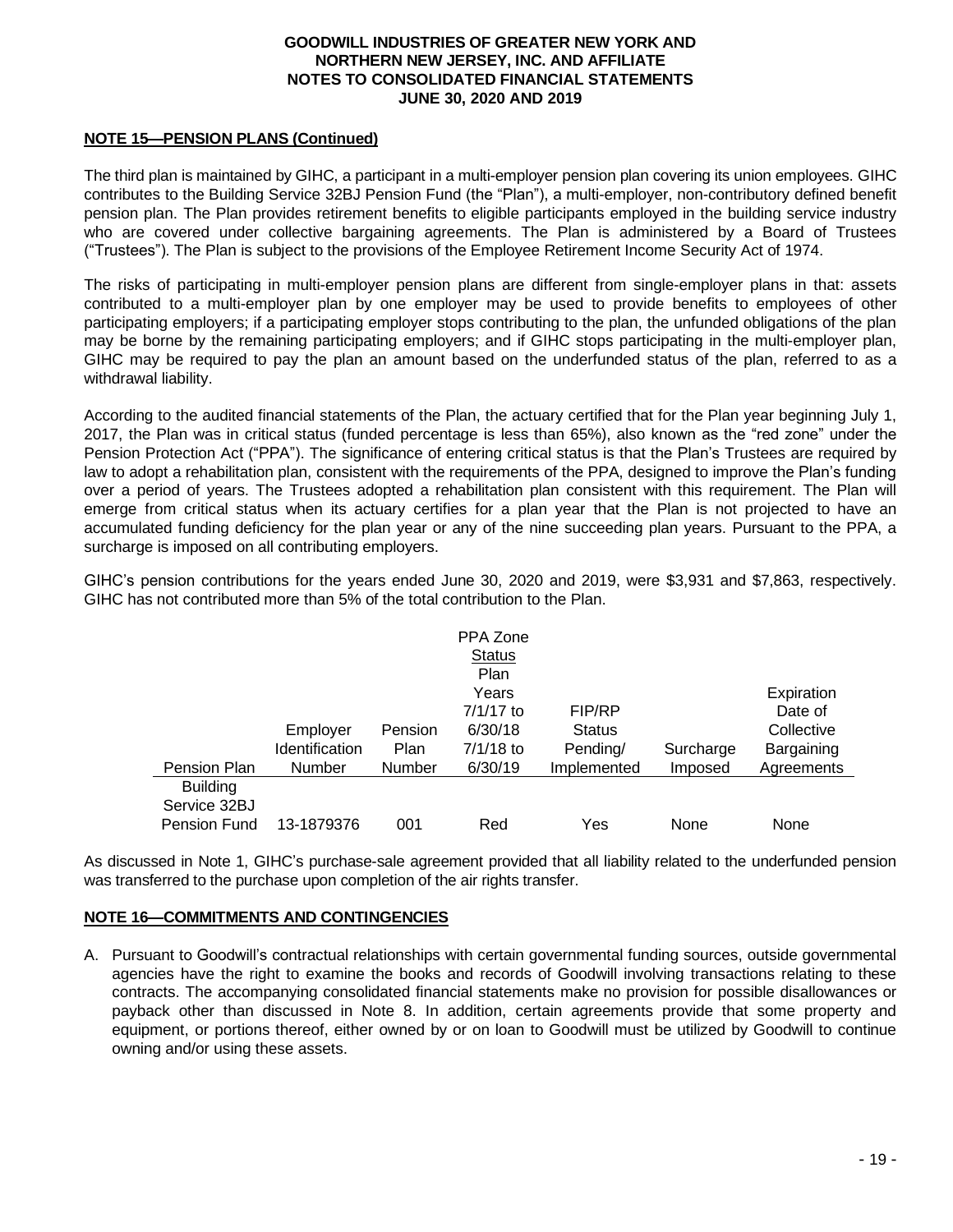#### **NOTE 16—COMMITMENTS AND CONTINGENCIES (Continued)**

B. Goodwill is obligated, pursuant to various lease agreements, to approximate future minimum annual rentals for real and personal property for each of the years subsequent to June 30, 2020 and thereafter, as follows:

| 2021       | S | 12,293,000         |
|------------|---|--------------------|
| 2022       |   | 11,891,000         |
| 2023       |   | 10,449,000         |
| 2024       |   | 8,152,000          |
| 2025       |   | 6,808,000          |
| Thereafter |   | 51,462,000         |
|            |   | <u>101.055.000</u> |

Rent expense for real property amounted to \$16,278,019 and \$14,020,247 for the years ended June 30, 2020 and 2019, respectively. Rent expense for personal property amounted to \$1,273,611 and \$1,453,222 for the years ended June 30, 2020 and 2019, respectively. Such amounts are included in occupancy, transportation and equipment maintenance and rental expenses in the accompanying consolidated financial statements. Goodwill is also obligated for certain other costs at some of the locations. In addition, under the terms of several of the leases, Goodwill is obligated to pay escalation rentals for certain operating expenses and real estate taxes.

After June 30, 2020, Goodwill renegotiated or terminated certain lease agreements as a result of the pandemic. The amounts shown in the future commitments table above represent the results of the new lease terms.

- C. Goodwill is a defendant with respect to various claims involving accidents and other issues arising in the normal conduct of its business. Management and legal counsels believe the ultimate resolution of these claims will not have a material impact on the financial position and changes in net assets of Goodwill.
- D. Goodwill believes it has no uncertain tax positions as of June 30, 2020 and 2019, in accordance with Accounting Standards Codification ("ASC") Topic 740 ("Income Taxes"), which provides standards for establishing and classifying any tax provisions for uncertain tax positions.
- E. The COVID-19 pandemic remains a rapidly evolving situation. The extent of the impact of COVID-19 on Goodwill's business and financial results will depend on future developments, including the duration and spread of the outbreak. Due to the rapidly changing business environment, unprecedented market volatility, and other circumstances resulting from the COVID-19 pandemic, Goodwill is currently unable to fully determine the extent of COVID-19's impact on its business in future periods. Its performance in future periods will be heavily influenced by the timing, length, and intensity of the economic recoveries in the United States. Goodwill continues to monitor evolving economic and general business conditions and the actual and potential impacts on its financial position and results of operations.

### **NOTE 17―CONCENTRATIONS**

Cash and cash equivalents that potentially subject Goodwill to a concentration of credit risk include cash accounts with various institutions that exceeded the Federal Deposit Insurance Corporation ("FDIC") insurance limits. Interest bearing accounts are insured up to \$250,000 per depositor. As of June 30, 2020 and 2019, cash and cash equivalents held in one bank exceeded FDIC limits by approximately \$901,000 and \$1,259,000, respectively. Such excess excludes outstanding checks.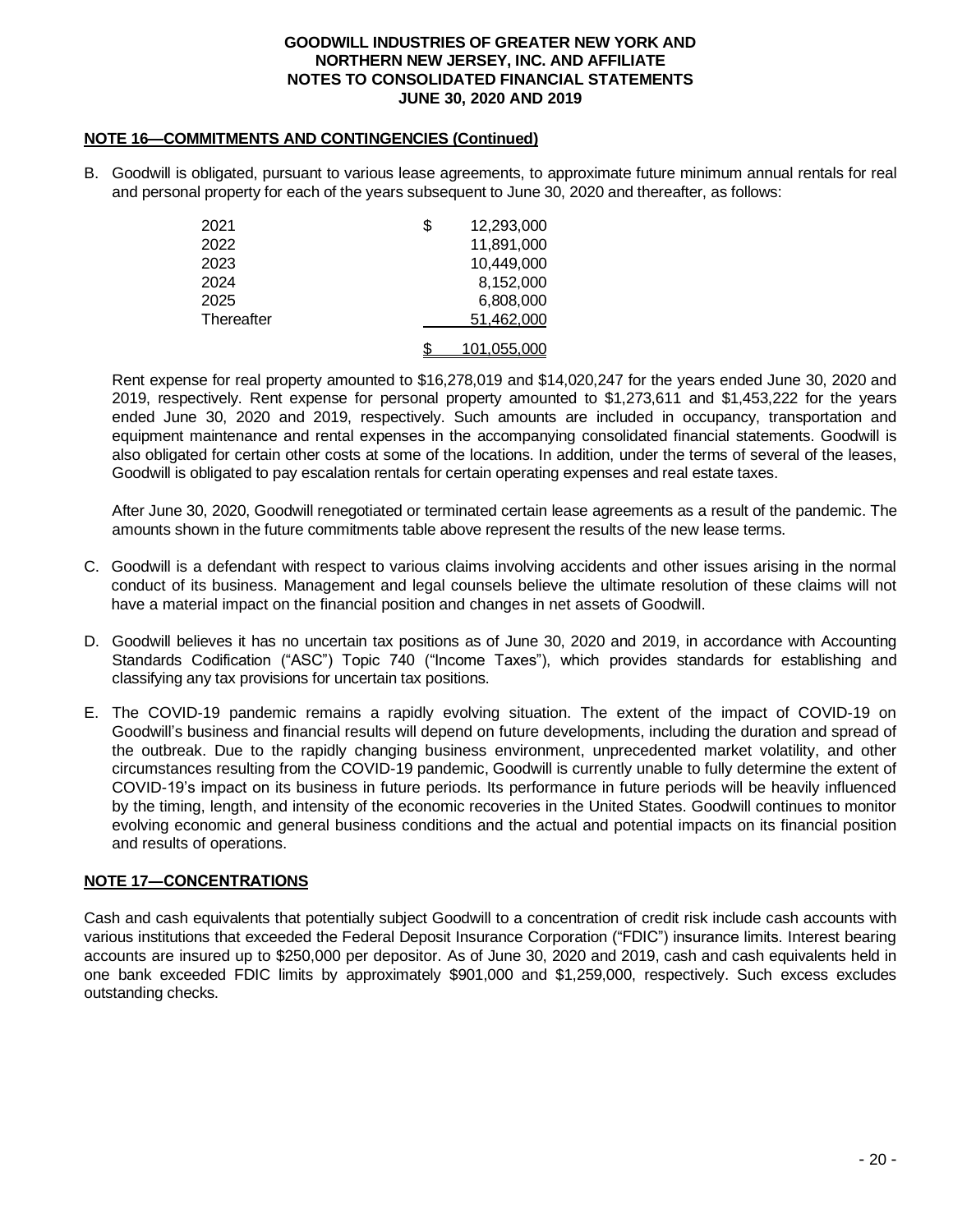#### **NOTE 18―RESTRUCTURING COSTS**

During the years ended June 30, 2020 and 2019, Goodwill approved a plan to restructure certain components of its operations, which included consolidating program sites, closing some locations, and ending some programs. The following were the estimated accrued restructuring costs as of June 30:

|               | 2020            |   | 2019                     |  |  |
|---------------|-----------------|---|--------------------------|--|--|
| Occupancy     | \$<br>6,811,250 | S | 6,247,453                |  |  |
| Severance pay | 230,000         |   | $\overline{\phantom{0}}$ |  |  |
| Other         | 44.104          |   | 51,415                   |  |  |
|               | 7.085.354       |   | 6,298,868                |  |  |

Such amounts are reflected as accounts payable and accrued expenses on the accompanying consolidated statements of financial position. During the years ended June 30, 2020 and 2019, restructuring costs of \$3,952,241 and \$1,257,258, respectively, are reflected on the accompanying consolidated statements of functional expenses. Due to uncertainties in the settlement process, however, it is at least reasonably possible that management's estimates may change in the near term.

# **NOTE 19―SUBSEQUENT EVENTS**

Management has evaluated events subsequent to the date of the consolidated statement of financial position through January 14, 2021, the date the consolidated financial statements were available to be issued. Except for the building sale disclosed in Note 6, there are no other matters that require disclosure in these financial statements.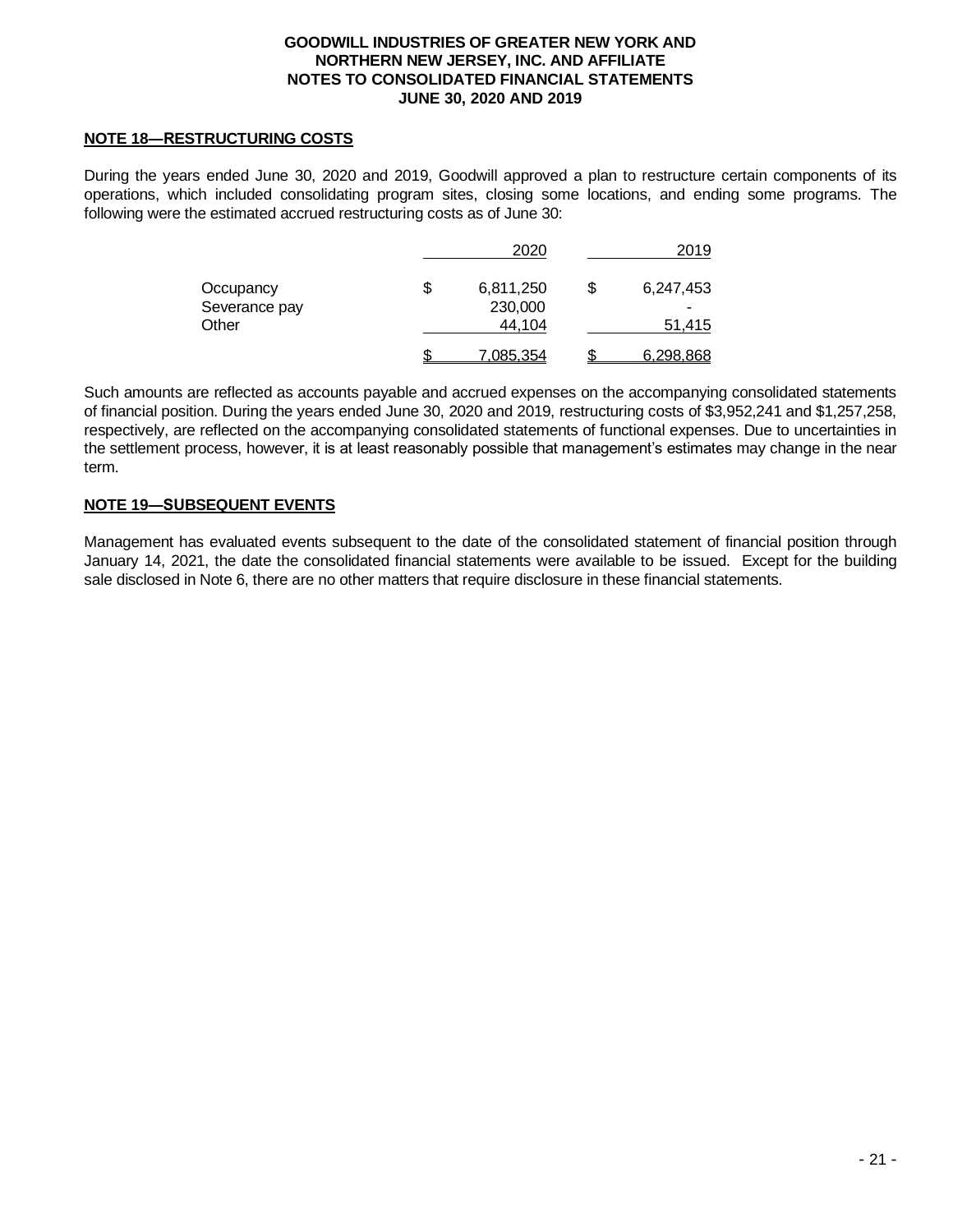# **GOODWILL INDUSTRIES OF GREATER NEW YORK AND NORTHERN NEW JERSEY, INC. AND AFFILIATE CONSOLIDATING STATEMENTS OF FINANCIAL POSITION AS OF JUNE 30, 2020 AND 2019**

|                                              | As of June 30, 2020                                                                                              |                                                                  |                                             |                                             | As of June 30, 2019                                                                                       |                                                                  |                                             |                                          |  |
|----------------------------------------------|------------------------------------------------------------------------------------------------------------------|------------------------------------------------------------------|---------------------------------------------|---------------------------------------------|-----------------------------------------------------------------------------------------------------------|------------------------------------------------------------------|---------------------------------------------|------------------------------------------|--|
| <b>ASSETS</b>                                | <b>Goodwill</b><br><b>Industries of</b><br>Greater<br><b>New York and</b><br><b>Northern New</b><br>Jersey, Inc. | Goodwill<br><b>Industries</b><br><b>Housing</b><br>Company, Inc. | <b>Consolidating</b><br><b>Eliminations</b> | <b>Consolidated</b><br><b>Total</b><br>2020 | Goodwill<br><b>Industries of</b><br>Greater<br><b>New York and</b><br><b>Northern New</b><br>Jersey, Inc. | Goodwill<br><b>Industries</b><br><b>Housing</b><br>Company, Inc. | <b>Consolidating</b><br><b>Eliminations</b> | <b>Consolidated</b><br><b>Total 2019</b> |  |
| Cash and cash equivalents                    | 18,715,802<br>\$.                                                                                                | \$                                                               | \$                                          | 18,715,802<br>£.                            | 1,493,426<br>- \$                                                                                         | $\boldsymbol{\mathsf{S}}$<br>190,834                             | \$                                          | 1,684,260<br>\$                          |  |
| Accounts receivable, net                     | 10,668,617                                                                                                       |                                                                  |                                             | 10,668,617                                  | 10,860,239                                                                                                | 101,079                                                          |                                             | 10,961,318                               |  |
| Contributions receivable                     | 44,933                                                                                                           |                                                                  |                                             | 44,933                                      | 39,208                                                                                                    |                                                                  |                                             | 39,208                                   |  |
| Inventory                                    | 2,525,366                                                                                                        |                                                                  |                                             | 2,525,366                                   | 4,053,514                                                                                                 |                                                                  |                                             | 4,053,514                                |  |
| Prepaid expenses, deferred charges and other | 1,637,819                                                                                                        |                                                                  |                                             | 1,637,819                                   | 1,835,800                                                                                                 | 52,241                                                           |                                             | 1,888,041                                |  |
| Due from affiliate                           |                                                                                                                  |                                                                  |                                             |                                             | 2,400,408                                                                                                 | $\overline{a}$                                                   | (2,400,408)                                 |                                          |  |
| Assets held for sale                         | 3,086,331                                                                                                        |                                                                  |                                             | 3,086,331                                   | 3,137,436                                                                                                 | 2,350,381                                                        |                                             | 5,487,817                                |  |
| Investments                                  | 23,766,399                                                                                                       |                                                                  |                                             | 23,766,399                                  | 23,070,907                                                                                                |                                                                  |                                             | 23,070,907                               |  |
| Mortgage escrow deposits                     |                                                                                                                  |                                                                  |                                             |                                             |                                                                                                           | 118,052                                                          |                                             | 118,052                                  |  |
| Reserve for replacements                     |                                                                                                                  |                                                                  |                                             |                                             |                                                                                                           | 471,072                                                          |                                             | 471,072                                  |  |
| Security deposits held by lessors            | 840,599                                                                                                          |                                                                  |                                             | 840,599                                     | 809,081                                                                                                   |                                                                  |                                             | 809,081                                  |  |
| Tenant security deposits held                |                                                                                                                  |                                                                  |                                             |                                             |                                                                                                           | 94,525                                                           |                                             | 94,525                                   |  |
| Property and equipment, net                  | 6,743,363                                                                                                        |                                                                  |                                             | 6,743,363                                   | 3,970,708                                                                                                 | 37,896                                                           |                                             | 4,008,604                                |  |
| <b>TOTAL ASSETS</b>                          | 68,029,229                                                                                                       | S.                                                               | \$                                          | 68,029,229<br>\$                            | 51,670,727                                                                                                | 3,416,080<br>-S                                                  | (2,400,408)<br>S.                           | \$<br>52,686,399                         |  |
| <b>LIABILITIES</b>                           |                                                                                                                  |                                                                  |                                             |                                             |                                                                                                           |                                                                  |                                             |                                          |  |
| Accounts payable and accrued expenses        | 15,276,674<br>\$                                                                                                 | \$                                                               | \$<br>$\sim$                                | 15,276,674<br>\$                            | 11,139,111<br>- \$                                                                                        | 2,613,850<br>\$                                                  | (2,400,408)<br>- \$                         | 11,352,553<br>\$                         |  |
| Payroll taxes payable                        | 525,695                                                                                                          |                                                                  |                                             | 525,695                                     | 1,072,071                                                                                                 |                                                                  |                                             | 1,072,071                                |  |
| Accrued salaries                             | 861,316                                                                                                          |                                                                  |                                             | 861,316                                     | 1,138,836                                                                                                 | 4,267                                                            |                                             | 1,143,103                                |  |
| Accrued vacation                             | 1,043,414                                                                                                        |                                                                  |                                             | 1,043,414                                   | 1,276,381                                                                                                 |                                                                  |                                             | 1,276,381                                |  |
| Accrued mortgage interest                    |                                                                                                                  |                                                                  |                                             |                                             |                                                                                                           | 183,387                                                          |                                             | 183,387                                  |  |
| Deferred revenue/due to funding sources      | 5,729,482                                                                                                        |                                                                  |                                             | 5,729,482                                   | 4,415,908                                                                                                 | 28,346                                                           |                                             | 4,444,254                                |  |
| Deferred rent                                | 1,364,266                                                                                                        |                                                                  |                                             | 1,364,266                                   | 2,199,042                                                                                                 |                                                                  |                                             | 2,199,042                                |  |
| Mortgages payable                            |                                                                                                                  |                                                                  |                                             |                                             |                                                                                                           | 887,297                                                          |                                             | 887,297                                  |  |
| Line of credit payable                       | 5,000,000                                                                                                        |                                                                  |                                             | 5,000,000                                   | 2,000,000                                                                                                 |                                                                  |                                             | 2,000,000                                |  |
| Equipment loan payable                       | 3,239,313                                                                                                        |                                                                  |                                             | 3,239,313                                   | 1,623,639                                                                                                 |                                                                  |                                             | 1,623,639                                |  |
| Loan payable                                 | 20,422                                                                                                           |                                                                  |                                             | 20,422                                      | 216,121                                                                                                   |                                                                  |                                             | 216,121                                  |  |
| Tenant security deposits payable             |                                                                                                                  |                                                                  |                                             |                                             |                                                                                                           | 94,525                                                           |                                             | 94,525                                   |  |
| <b>TOTAL LIABILITIES</b>                     | 33,060,582                                                                                                       |                                                                  |                                             | 33,060,582                                  | 25,081,109                                                                                                | 3,811,672                                                        | (2,400,408)                                 | 26,492,373                               |  |
| <b>NET ASSETS</b>                            |                                                                                                                  |                                                                  |                                             |                                             |                                                                                                           |                                                                  |                                             |                                          |  |
| Without donor restrictions                   |                                                                                                                  |                                                                  |                                             |                                             |                                                                                                           |                                                                  |                                             |                                          |  |
| Operating                                    | 12,725,213                                                                                                       |                                                                  |                                             | 12,725,213                                  | 3,633,333                                                                                                 | (395, 592)                                                       |                                             | 3,237,741                                |  |
| Board designated for endowment               | 21,402,097                                                                                                       |                                                                  |                                             | 21,402,097                                  | 22,114,948                                                                                                |                                                                  |                                             | 22,114,948                               |  |
| Total without donor restrictions             | 34,127,310                                                                                                       |                                                                  |                                             | 34,127,310                                  | 25,748,281                                                                                                | (395, 592)                                                       |                                             | 25,352,689                               |  |
| With donor restrictions                      | 841,337                                                                                                          |                                                                  |                                             | 841,337                                     | 841,337                                                                                                   |                                                                  |                                             | 841,337                                  |  |
| <b>TOTAL NET ASSETS</b>                      | 34,968,647                                                                                                       |                                                                  |                                             | 34,968,647                                  | 26,589,618                                                                                                | (395, 592)                                                       |                                             | 26,194,026                               |  |
| TOTAL LIABILITIES AND NET ASSETS             | 68,029,229                                                                                                       | 95                                                               |                                             | 68,029,229                                  | 51,670,727<br>\$                                                                                          | 3,416,080                                                        | (2,400,408)<br>- \$                         | 52,686,399<br>\$                         |  |